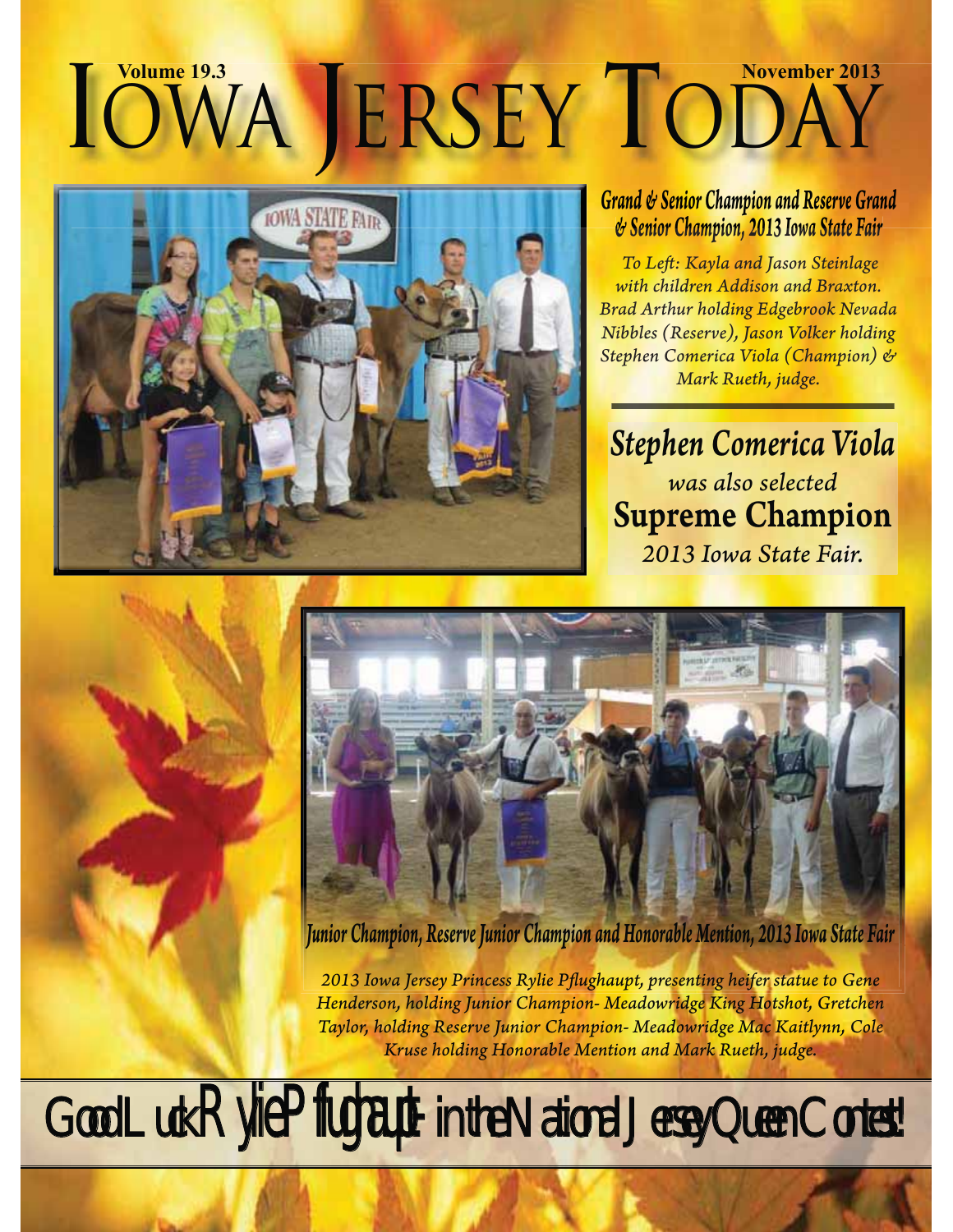#### *Iowa Jersey Cattle Club*

 $O$ f $f$ ficers **President: Jeff Holtz** 24821 13th St. Maquoketa, IA 52060 563-652-4480

#### **Vice President: Harvey Metzger**

2187 110th St. Larchwood, IA 51241 712-478-4627

#### **Secretary/Treasurer: Jennifer Zumbach**

3371 227th Ave. Hopkinton, IA 52237 563-580-8852 iowajerseycattleclub@yahoo.com

#### **AJCA Director: Jerry Spielman**

1892 M Road Seneca, KS 66538 785-336-2581

**AJCA-NAJ Representative: Londa Johnson** 614-296-3621 • ljohnson@usjersey.com

#### **We are now on facebook! Check us out!**

Check out our IJCC page on the AJCA website www.usjersey.com! ALSO- see our Jersey page on the ISDA website www.iowadairy.org!

The Iowa Jersey Today is published three times annually by the Iowa Jersey Cattle Club for the Iowa Jersey Cattle Club. All correspondence and submissions should be directed to the IJCC. **New Subscription Rates are \$15 for one year & includes an associate membership in the Iowa Jersey Cattle Club, and \$25 for one year and includes an active membership.** Checks should be made out and sent to the **Iowa Jersey Cattle Club** Jennifer Zumbach 3371 227th Ave. Hopkinton, IA 52237 **Phone**: 563-580-8852

# **Iowa Jersey Today Advertising Rates**

There are several sizes to accommodate any need. Please contact Jennifer Zumbach if you have any questions.

#### **Next issue will go out in February 2014.**

|                      | <b>Farm Business Ads</b>                                   | <b>Company Ads</b>                            |
|----------------------|------------------------------------------------------------|-----------------------------------------------|
| $E_{22}$ 11 $D_{22}$ | $\mathfrak{c}\mathfrak{c}\cap\mathfrak{c}\cap\mathfrak{c}$ | $E_{\rm H}$ 11 D <sub>aga</sub> $\ell$ 100.00 |

| Full Page--           | \$50.00 |
|-----------------------|---------|
| $\frac{1}{2}$ Page--  | \$35.00 |
| $\frac{1}{4}$ Page--  | \$30.00 |
| Credit card-- \$25.00 |         |

Full Page-\$100.00 <sup>1</sup>/<sub>2</sub> Page-- \$70.00 <sup>1</sup>/<sub>4</sub> Page-- \$60.00 Credit card--\$50.00

THREE Full Page Farm ads are only \$130 if paid in full with first ad.

Three Company ads are \$285 if PIF with 1st ad.

# **November 2013** *Iowa Jersey Today* **Volume 19.3**

*On the Cover*

#### Pictures from the 2013 Iowa State Fair.

*Calendar of Events*

January

1 2014 IJCC Memberships due to Jennifer Zumbach.

 15 AJCA Applications due - Master Breeder, Distinguished Service, Young Jersey Breeder and Award for Meritorious Service

March 2014

22 State Spring Extravaganza Sale, West Union, IA

#### *Table of Contents*

| TUDIU UT OVIIIUIIIJ                                                                           |               |
|-----------------------------------------------------------------------------------------------|---------------|
| Index to Advertisers, Calendar of Events, <i>Iowa Jersey Today</i> Advertising rates -------- | $\mathcal{P}$ |
| Editorial, President's Perspective, Vice President's Message ---------------------------      | 3             |
|                                                                                               | 3             |
| IJCC Youth awards, Fred Stout Experience information, Stork Report ------                     | 5             |
|                                                                                               | $6 - 7$       |
|                                                                                               |               |
|                                                                                               | 8             |
|                                                                                               | 13            |
|                                                                                               | $14 - 15$     |
|                                                                                               | $16 - 17$     |
|                                                                                               | 17            |
|                                                                                               | 21            |
|                                                                                               | 25            |
|                                                                                               | 25            |
|                                                                                               | 27            |
|                                                                                               | -28           |
|                                                                                               | 31            |
|                                                                                               |               |

# *Index to Advertisers*

| $11100 \times 10001010100000$ |                                                                                                     |  |
|-------------------------------|-----------------------------------------------------------------------------------------------------|--|
|                               | Cinnamon Ridge Dairy -------------------- 3 Kunde Jersey Farm ------------------------ 30           |  |
|                               |                                                                                                     |  |
|                               | Far View Jerseys --------------------------- BC Lyon Welding ----------------------------- 27       |  |
|                               | Golden Dream Jerseys -------------------- 26 Multi-Rose Jerseys ------------------------- 9         |  |
|                               |                                                                                                     |  |
|                               | Holtz View Farm ------------------------- 23 Steinridge Jerseys ------------------------------10-11 |  |
|                               |                                                                                                     |  |
|                               | Ja Glo Jerseys ------------------------------- 6 Summit Farm ------------------------------- 4      |  |
|                               | Knapp Time Jerseys ----------------------- 20 Wapsi-Ana Swiss and Jerseys ------------- 22          |  |
|                               |                                                                                                     |  |

#### **IOWA JERSEY CATTLE CLUB MEMORIAL SCHOLARSHIP**

The object of this scholarship is to help further the education of worthy IJCC Junior members. It is awarded during the annual IJCC Summer Picnic annually. It is funded by: 1. A special trust fund set up by the club and overseen by the Secretary-Treasurer 2. Donations received from individuals commemorating former (or current) IJCC members & the Jersey Community.

Donations have been made and the scholarship is given in the name of the following people (denotes contributor): Howard Lyon (Lyon family), deceased members (IJCC), John Taylor (IJCC), James Stock (IJCC), Eric Krekel (IJCC), Frieda Gates (IJCC), Ivan Gates (proceeds from a picture which was sold), Frank Scott, Pam Storbeck (IJCC, family), Joe O'Neil (IJCC), Jacob Pleis (IJCC, family), L. Claire Gates ('05 Iowa Jersey Sale donations, family, IJCC), Earl Lyon (IJCC), Robert Cline (IJCC), Joyce Muller (IJCC, family), Gene Krekel (IJCC, Lyon Jerseys), Helen Lyon (IJCC, Robert Lyon, Lyon Jerseys), Ryan Graber (IJCC) Mary June Metzger (IJCC), Brodie Lantzky (IJCC), Don Bauwens (IJCC), Anna Mary Kunde (IJCC) and Norma "Duffy" Lyon (IJCC, Dennis and Cheryl Cline, Dave and Jennifer Zumbach, Lyon family- Duffy Memorial), Wendell Nicklin (IJCC), Arla Lyon (IJCC), Carole Core (IJCC). The IJCC donates money toward the scholarship in lieu of sending flowers for the services. Thank you to all who make this scholarship possible by contributing in memory of IJCC members and members of the Jersey Community. Please contact Jennifer Zumbach for information about the IJCC Memorial Scholarship.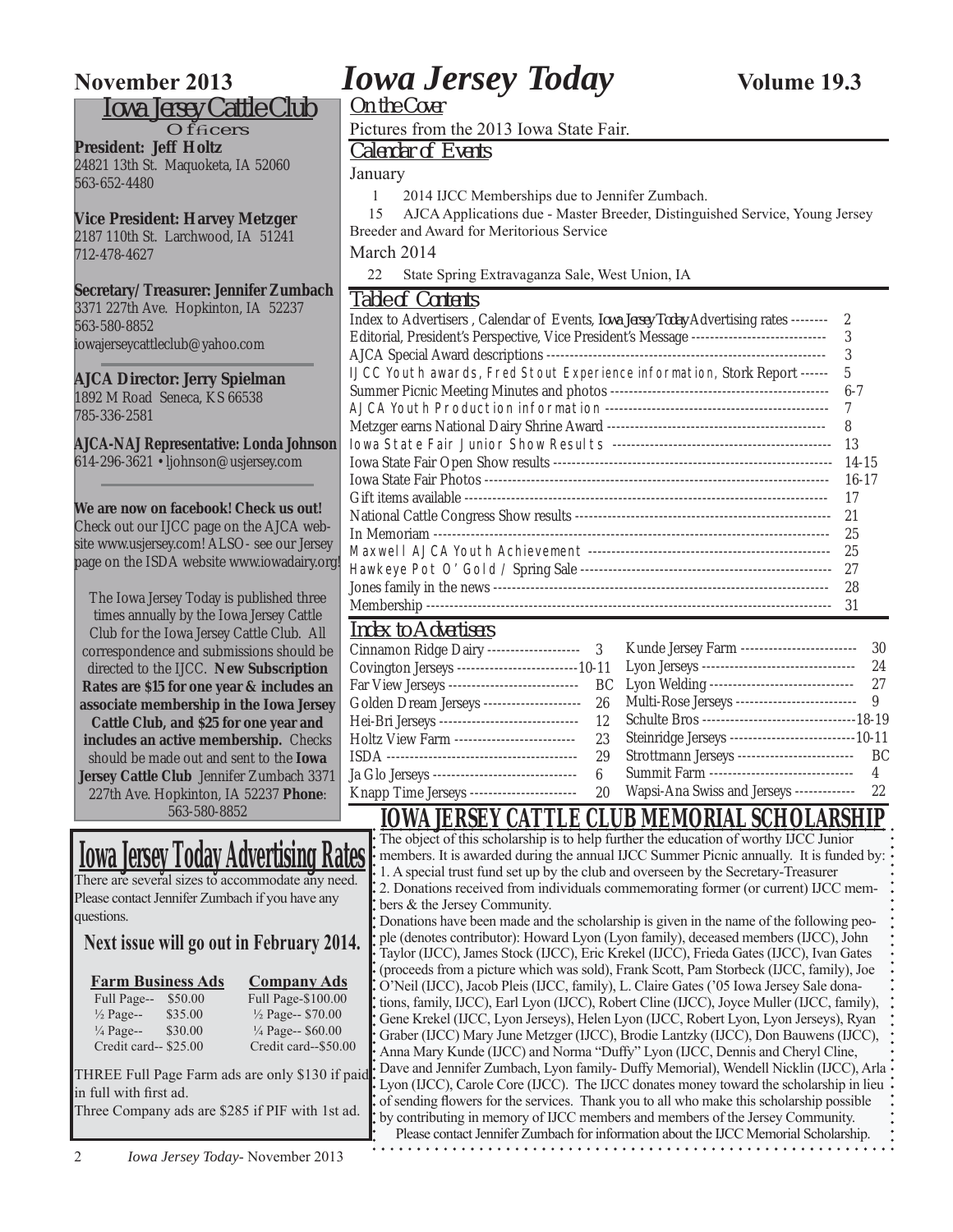

## **Editorial**

Busy... It doesn't seem to matter how much we prepare for this time of the year; it's always busy. We're all running to beat that looming deadline called Mother Nature. We don't know when it will come, but it really could be any day. I'm sure you're busy in the field, garden or prepping that group of heifers who are supposed to calve this fall before we hit the

cold of winter!

Where did summer go? It came and went... fast. I bet you filled each day with the most you could! So many wonderful activities on and off the farm to tend to each summer. I hope you were blessed with timely rains and sun. We certainly were. This seemed to be the year of the tomato for my garden, my parents and my in-laws! Between our three gardens, I think we supplied about a dozen boxes of tomatoes to those with less fortunate tomato bearings. We did trade for eggs, apples and other 'fruits' of abundance they had. It's just great to be able to live in communities where that happens daily! I canned grape juice for the first time this year from a neighbors' vine. The plan is to make some jelly... Might be a good 'snowed in' project! Don't want to think about that now!!

Harvest has been great here too- much better than the drought conditions last year. Everyone's in a better mood! We did have our silage corn blown down about a week before harvest, but that's done and behind us now! We have certainly been blessed this yearsome fields spiking higher yields than we've seen before. We know it all ebs and flows, and we must take the good, knowing there will be lean years ahead.

Despite everyone's busy schedules, I'm very proud this issue is just PACKED with advertisers and articles highlighting successes of the summer. We enjoyed attending the Jersey picnic- and were disappointed to miss the State Fair again this year.

I always appreciate the kind words of encouragement you share with me about the magazine. I really enjoy sharing it with you- and I hope to continue to highlight your news and successes. Remember our next one will include some of our Ayrshire friends in the special Sale issue. We hope you will be involved in it. *There will be a hard ad deadline on that one, as I'm due February 25th!!!*

Well, I must sign off on another Fall *Iowa Jersey Today*. Enjoy and have a great, safe fall.

Proudly yours- Jennifer Zumbach

## **AJCA SPECIAL AWARDS DUE JANUARY 15TH**

*Iowa can nominate people for the following awards. We have many people who are qualifi ed. Please make suggestions to any of the offi cers,as soon as possible so we can begin the nomination process. Also, please let us know if you would like to be nominated.*

*YOUNG JERSEY BREEDER AWARD-* is bestowed annually upon as many living AJCA members and/or member's families, who, in the opinion of the Board of Directors, merit recognition.

- Nominee (s) must be an active member of the AJCA and under 40 years old as of January 1 of the contest year.

- Basis for selection: Expertise in dairy farming and Jersey cattle breeding; participation in AJCA and NAJ programs; and leadership in Jersey and other dairy and agricultural organizations.

*MASTER BREEDER AWARD-* is bestowed annually upon a living AJCA member, family, partnersihp, or corperation, who, in the opinion of the Board of Directors, has bred outstanding animals for many years and thereby has made a notable contribution to the advancement of the Jersey breed in the United States.

*DISTINGUISHED SERVICE AWARD-* is bestowed annually upon as many living AJCA members and/or member's families, who, in the opinion of the Board of Directors, have rendered outstanding and unselfish service for many years and thereby have made a notable contribution to the advancement of the Jersey breed in the United States.

*AWARD FOR MERITORIOUS SERVICE-* is bestowed annually upon a living individual, who, in the joint opinion of the Board of Directors of the AJCA and NAJ, has made a notable contribution to the advancement of the Jersey breed and the livelihood of Jersey owners in the U.S. through research, education, development, marketing, or significant activities of the allied dairy industry.



### **President's Perspective**

This is going to be from the Mrs. Pres. this time. As you may know, Jeff had a little scare a few weeks ago. His heart is only working at 20 to 25 % and is very enlarged. We do have all the fluid off his lungs now and we are now concentrating on getting his heart stronger. We are increasing one of his medications every week. This is making

him very weak. He does go into work for a few hours just to do some light paperwork, but he is not allowed to do any farm work. He has to wear his defibrillator vest at all time. If you ask him, I am trying to starve him to death. I am only giving him a single portion and very low sodium (no salt). So if you could keep prayers going for him, we would greatly appreciate it. I would also like to take this time to thank everyone that helped take care of the animals the last day of Cattle Congress and also a special thanks to the Kunde family for coming to get all our tack and animals and taking care of them while we were in the hospital. We really appreciate everything everyone has done for us. Enough about Jeff, it was great to see such a great Jersey show at the Iowa State Fair  $\tilde{\alpha}$  Cattle Congress. It is always nice to see such great animals represent the Jersey breed. Hope everyone is getting good yields with their crops this year.

Until next time... *Jeff Holtz*



# **Vice President's Message**

We hope everyone is enjoying a safe and bountiful harvest. Our corner of the state was blessed with sufficient rainfall to produce an outstanding crop which we are very thankful for.

 Our thoughts and prayers often go to Jeff Holtz and his family. We hope he can have a speedy recovery.

 We were able to attend the Jersey show at the Iowa State Fair. Once again it was an outstanding display for our breed. Thanks to those that put forth the effort to promote our Jersey cattle.

Til next time, *Harvey Metzger*

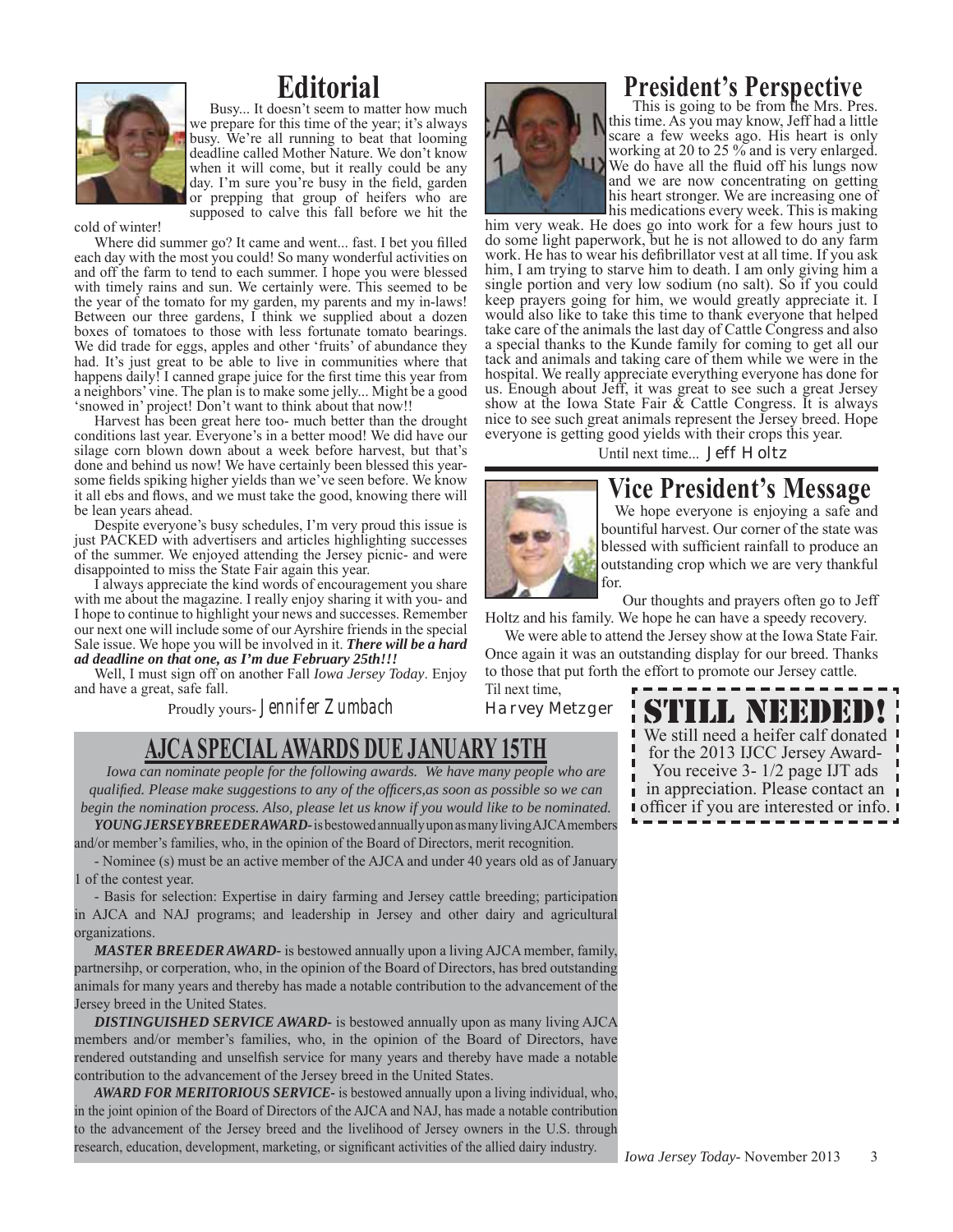# OWA JERSEY CATTLE CLUB RECOGNIZE YOUTH AWARDS AT SUMMER PIC



The Iowa Jersey Cattle Club selected three award winners at their July 6th Summer Picnic at Cinnamon Ridge Dairy (John Maxwell family), Donahue, IA.

The Iowa Jersey Youth Achievement Award (the IJCC's highest honor) is given annually to a Jersey youth that owns one or more Registered Jerseys™, is between 16-19 years of age as of January 1, and a member (junior) of the Iowa Jersey Cattle Club. This youth must show depth of Jersey experience, in addition to participation in other community activities. This year's winner is Dayle Lantzky, Hawkeye, IA. She is the 17 year old daughter of Brian and Heidi Lantzky and is a junior at North Fayette Valley Community High School. Dayle owns 5 Jersey heifers and 3 cows, stays busy on her family's farm and is active in 4-H, FFA and her local church. She is currently serving as the Fayette County Dairy Princess, and her Dairy Quiz Bowl team will compete in Louisville, KY for the National title. Dayle will receive a Registered Jersey heifer calf donated from an Iowa Jersey breeder. In addition, she is now eligible to apply for the National Jersey Youth Achievement Award, given each fall at Louisville. Kentucky.

The IJCC Memorial Scholarship is given annually in memory of all Iowa Jersey breeders and

enthusiasts who have passed away. The \$500 Scholarship is open to any Jersey youth attending or planning to attend an institution of higher learning. Colt Churchill was selected as the 2013 Scholarship recipient. Colt is the son of Brandon and Andrea Churchill. He recently graduated from Southeast Polk High School and will attend Des Moines Area Community College this fall with plans to study Agribusiness, and then transfer to Iowa State to major in Dairy Science. Colt was FFA chapter President and received his Iowa Degree. He was quite active in 4-H with various projects including chickens, dairy goats and Jerseys. Colt is proud to show at the Iowa State fair for many years, including offspring of his first Jersey calf project.



The Iowa Jersey Princess in open to Jersey ladies ages 16-21. The Princess hands out ribbons at Iowa State Fair and other Jersey shows, is eligible to represent the Jersey breed in the Iowa

Dairy Princess contest next August and to run for National Jersey Queen in November in Louisville, KY. Rylie Pflughaupt, Vinton, was crowned the 2013 Iowa Jersey Princess. Her parents are Jordan and Traci Pflughaupt. Rylie helps feed calves and does other chores in her family's 60-cow Jersey herd. She has grown up- showing at the Iowa State Fair and at county fairs. Rylie will be a Junior at Iowa State this fall- majoring in speech communications and with a minor in advertising. Rylie was active in 4-H, speech, golf and FFA during high school. Collegiately, she is involved in Habitat for Humanity, inducted into the National Society of Leadership and Success for her leadership building and participates in Orchesis II Dance.

The Iowa Jersey Cattle Club is pleased to have received several great applications and we are proud to have these fine young people representing the Jersey breed and dairy industry. To learn more about the IJCC or to apply for next year's awards, please visit our website http://jerseysites.usjersey.com/iowajerseys/Default.htm.



*Bethany Rose Metzger* was born on August 22 to Dana and Kary Metzger, Rock Rapids, IA. She was 6lb 14oz and 19 1/2 inches long. Bethany joins siblings Jeremy 7, Daniel 5, Heidi 3 and Lena 23 months. Grandparents are Marvin & Joleen Metzger, Rock Rapids.



The above photo was submitted by Coleen and Richard Freeman. Richard started showing Dairy back in the 1950's. Then their son and grandson and family later on. Their great-grandchildren showed this year at the Warren County Fair, Indianola. Shown in photo are Grandson- Beau Freeman, Son- Bob Freeman, Richard Freeman and Great-Grandchildren Tiffany, Kaitlyn, Jonathan and Wyatt.

# T EXPERIENCE AW

Reynoldsburg, Ohio, September 19, 2012—Persons who have a strong desire to pursue a career in managing and/or marketing Registered Jersey™ cattle are encouraged to apply for the 2013 Fred Stout Experience awards.

The awards are presented annually in memory of Fred J. Stout Sr., Mt. Carmel, Ill., a lifelong Jersey breeder and member of the Jersey Marketing Service staff from 1978 to 1997 who believed that the best learning experiences happen in the everyday world.

Two awards will be offered: (1) a minimum 10-week summer marketing internship with Jersey Marketing Service, Reynoldsburg, Ohio, and (2) a minimum 10-week on-farm, structured internship in Jersey herd management. Financial support is provided by a permanent endowment created by friends and colleagues of Fred Stout.

Applicants must have completed their high school education. To apply, submit a one-page résumé listing previous work experience, skills and other qualifications, plus a separate cover letter stating your ambitions, goals and career aspirations, including plans for achieving them. The letter must also explain how and why the Fred Stout Experience will be of benefit in achieving future goals. A summary of involvement with and interest in Registered Jersey™ cattle is required. Specify which experience (marketing internship, on-farm internship) is preferred, or indicate if you are interested in both opportunities.

Two letters of support are required, one from an active breeder of Registered Jersey<sup>TM</sup> cattle, excluding immediate family members; and the other from a teacher, mentor or past employer. These must be mailed directly by the supporters to the AJCA office.

*Applications and letters of support must be postmarked no later than Friday, February 1, 2013* and addressed to Fred Stout Experience, American Jersey Cattle Association, 6486 E. Main Street, Reynoldsburg, OH 43068-2362. They may be sent by email to info@usjersey.com.

Previous recipients of the Fred Stout Experience Award are Tara Bohnert, Illinois (2003); Allison Waggoner, South Carolina (2004); Dan Bauer, Wisconsin (2005); Aaron Horst, Pennsylvania (2006); Jacob Pieper, Maryland (2007); Katie Albaugh, Maryland (2008); Brady Core, Kentucky (2009); Kim Wilson, Missouri and Ivy Roberts, Florida (2010); Joseph Fjarlie, Wisconsin and Amy Maxwell, Iowa (2011); and Robert McGarry, Vermont and Lyman Rudgers, New York (2012).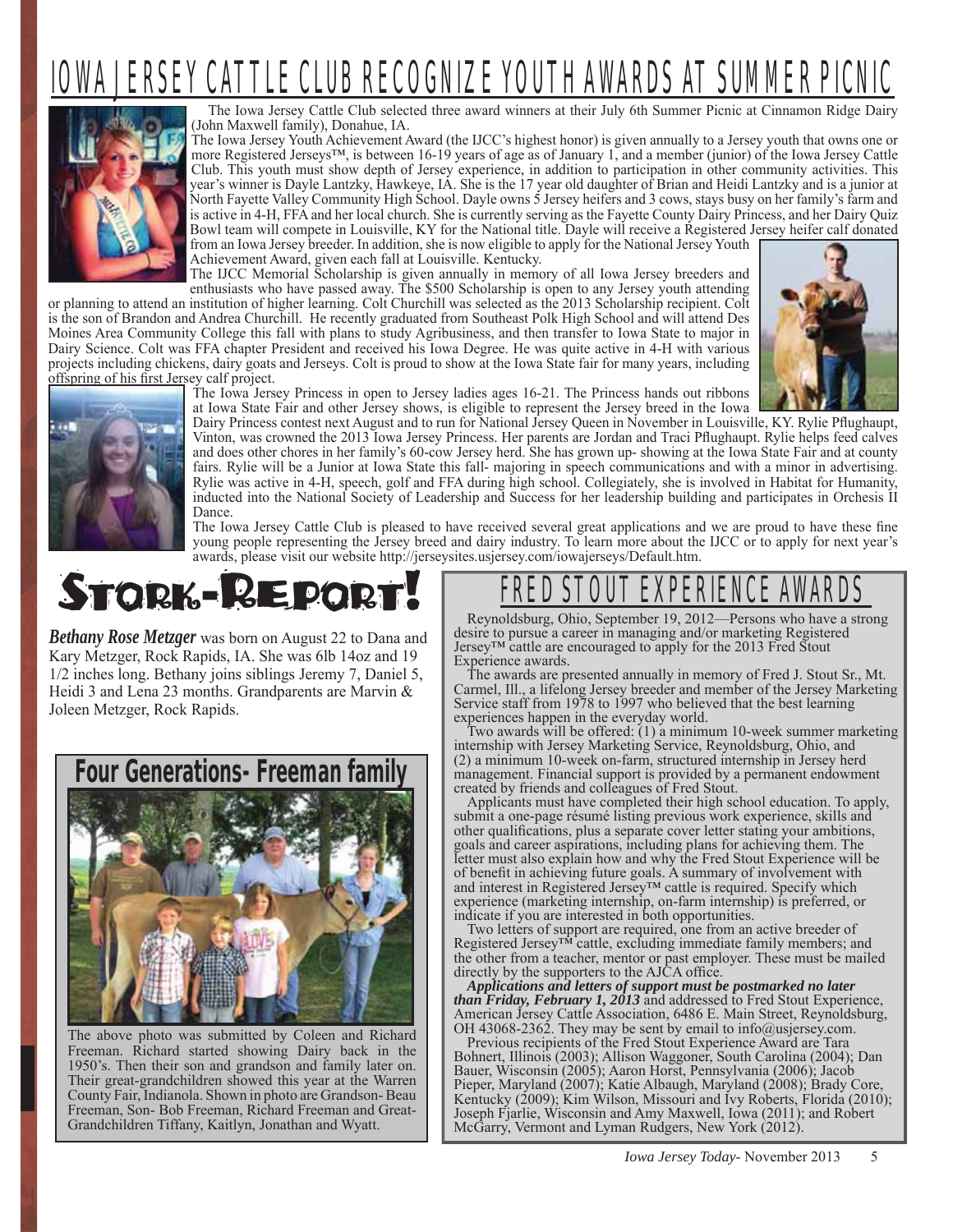# **Iowa Jersey Cattle Club Annual Summer Meeting 2013**

The regular meeting of the Iowa Jersey Cattle Club was called to order by Jeff Holtz at 12:50 on July 6th, 2013 at Cinnamon Ridge Dairy, following a meal. There were 11 members and two visitors in attendance. Following introductions, there were no President or Vice President reports. The secretary's report was printed in the spring magazine. John Maxwell moved to approve them as printed. Lisa Holtz second. Motion carried. The Treasurer's report was given. Balance on hand in the club accounts are Checking \$1518.96, Convention savings \$ 8258.01, Hawkeye Pot O Gold, \$2076.82, Memorial Scholarship \$10,816.60. Jennifer Zumbach also printed the budget and the 2013 finances to date for review. John Maxwell moved to accept the report, Taylor Pflughaupt second. Motion Carried.

In club business, Iowa State Fair Junior Show judge will be Peter Coyne. Open Show will be Mark Rueth. AJCA sent items to be awarded during the Youth Show. The ISU Dairy Science Club has signed the contract to do the Jersey Boulevard of breeds with IJCC, Lyon Jerseys and ABC's Dairy. Jeff Holtz and Taylor Pfl ughaupt volunteered to serve as escorts for the Friday shows. Thursday night there will be an exhibitors meeting in the sale ring and a pizza party afterwards. There was some thought to selecting a State Fair judge at the State fair instead of at the spring meeting, but no action was taken.

Spring Sale- There was discussion changing sale order in the spring sale- to make sure each consignor had animals in the first half of the sale, prior to other duplicated being sold. The Prairieland sale seemed to go well.

The Convention item inventory estimation is 178 Summer Note cards, 90 Winter Note cards, 120 Cookbooks and 92 Heifer statues. Please continue to keep these items in mind for personal use, door prizes, gifts and for sale. Thank you to John Maxwell for purchasing many items at the meeting to sell in their road-side market stand!

AJCA awards were discussed. Youth Award winners were announced. All of those not selected are encouraged to reapply next year. The Jersey Achievement Award winner is Dayle Lantzky, Hawkeye and she will receive a heifer calf. IJCC Memorial Scholarship was awarded to Colt Churchill, Altoona and Rylie Pflughaupt, Vinton was crowned the 2013 Iowa Jersey Princess.

The meeting was adjourned and John, Joan, Amy and Kara Maxwell spoke about their farm. The new barn was built with taking care of Jerseys well and tourism in mind. They host many local and foreign visitors and are basically open all day for people to walk in and view the cows being cared for and milked. They have robotic milkers which work well and Amy manages the barnfrom her phone many times. They are milking 250-260 cows, many are in their first lactation as they bought springers to fill the barn when completed last fall. They recently had an open house on early June that 350 attended. The meeting attendees could view the cows on two levels and on both sides of the barn from a beautiful second floor meeting room or ground floor viewing windows directly behind the milkers. If you have not stopped in to see this family's farm, please make plans to do so! They have a website with more information also. John said they are working to develop their own line of cheese(s) that can be marketed locally.

Respectfully signed, Jennifer Zumbach, Secretary

*"The path to success starts with you. If you can manage the person you see in the mirror, you can do anything." Dave Ramsey*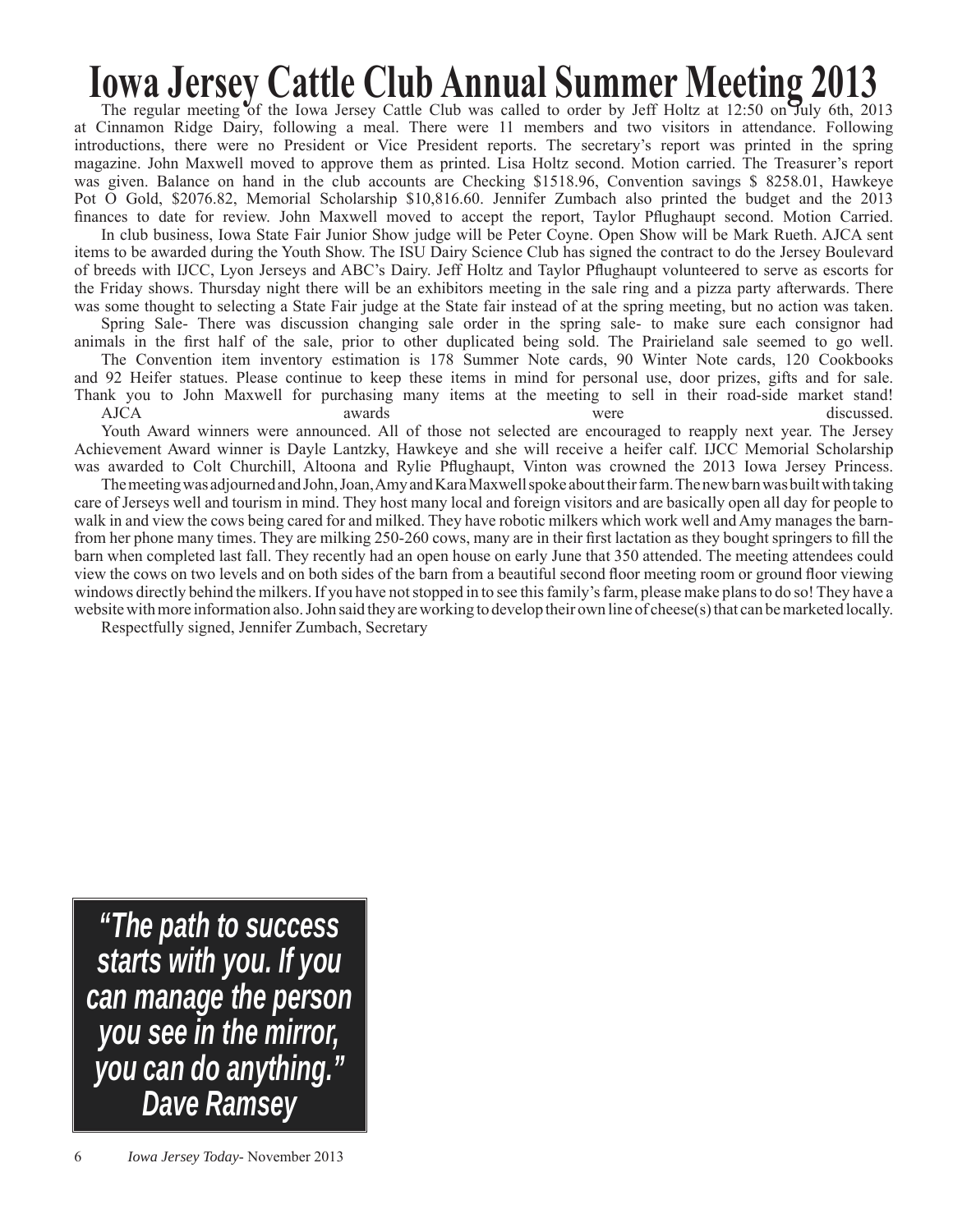



*Clockwise fr om top left Lisa Holtz, Joan and John Maxwell review excellent youth award applications. Karen Bohnert chats with Karl Zumbach as Scott Bohnert looks over the barn. Rylie and Taylor Pfl ughaupt chat with Jeff Holtz prior to the meeting. Karl Zumbach looking out to a barn full of cows relaxing at Cinnamon Ridge. A view from the other side of the observation room. Welcome to Cinnamon Ridge Dairy. The 2013 Iowa Jersey* **Princess, Rylie Pflughaupt with brother** *Taylor smile for a picture. A view from the ground fl oor windows of the robotic milker.* 

## Thanks to Maxwell's for hosting the picnic!











Crusty Bread 3 cups unbleached all purpose flour • 1 3/4 teaspoons salt • 1/2 teaspoon yeast • 1 1/2 cups water In a large mixing bowl, whisk together flour, salt and yeast. Add water and mix until a shaggy mixture forms. Cover bowl with plastic wrap and set aside for 12 - 18 hours. Overnight works great. Heat oven to 450 degrees. When the oven has reached 450 degrees place a cast iron pot (any oven safe pot) with a lid (or cover with foil) in the oven and heat the pot for 30 minutes. Meanwhile, pour dough onto a heavily floured surface and shape into a ball. Cover with plastic wrap and let set while the pot is heating. Remove hot pot from the oven and drop in the dough. Cover and return to oven for 30 minutes. After 30 minutes remove the lid and bake an additional 15 minutes (or until darkened to your liking). Remove bread from oven and place on a cooling rack to cool. *Note: This is a basic recipe- you can add any shredded cheese, sliced ham, garlic, chocolate, dried fruit- pretty much anything to taste. 1/2 or 1/4 dough to make soup bowls- adjust bake times accordingly. Freezes well!*

# **Contest Entries due March 2018**

The National Jersey Youth Production Contest is open to all Jersey juniors in the United States and provides 10 awards in each of the two divisions: (1) first lactation cows calving before reaching 30 months of age; and (2) all other cows. Participants are eligible for award  $\blacksquare$ in only one division, and an overall contest winner is recognized.

• Only Registered JerseysTM completing a lactation record in no more than 305 days between January 1 and December 31 of the contest year may be entered. Lactations must have a Data Collection Rating (DCR) of at least 90. On or before the cow's freshening date and  $\blacksquare$ through completion of the lactation, you must be listed as the Recorded Owner on the AJCA registration certificate, either (1) as the sole owner, or (2) by your name in joint ownership. If the joint ownership includes more than one junior eligible for this contest, the entry will be made in the names of the eligible junior co-owners. Previous winners in the contest are not eligible.

• All entries must be submitted by cow's owner and received by the AJCA on or before March 1. Late entries will not be accepted.

*Iowa Jersey Today*- November 2013 7 Online http://www.usjersey.com/Forms/yprodcontest.htm Mail form http://www.usjersey.com/YouthProgram/YouthProductionContest.pdf • All records will be standardized on a 305-day 2x ME basis, then ranked by the current USDA component values for Net Merit dollars.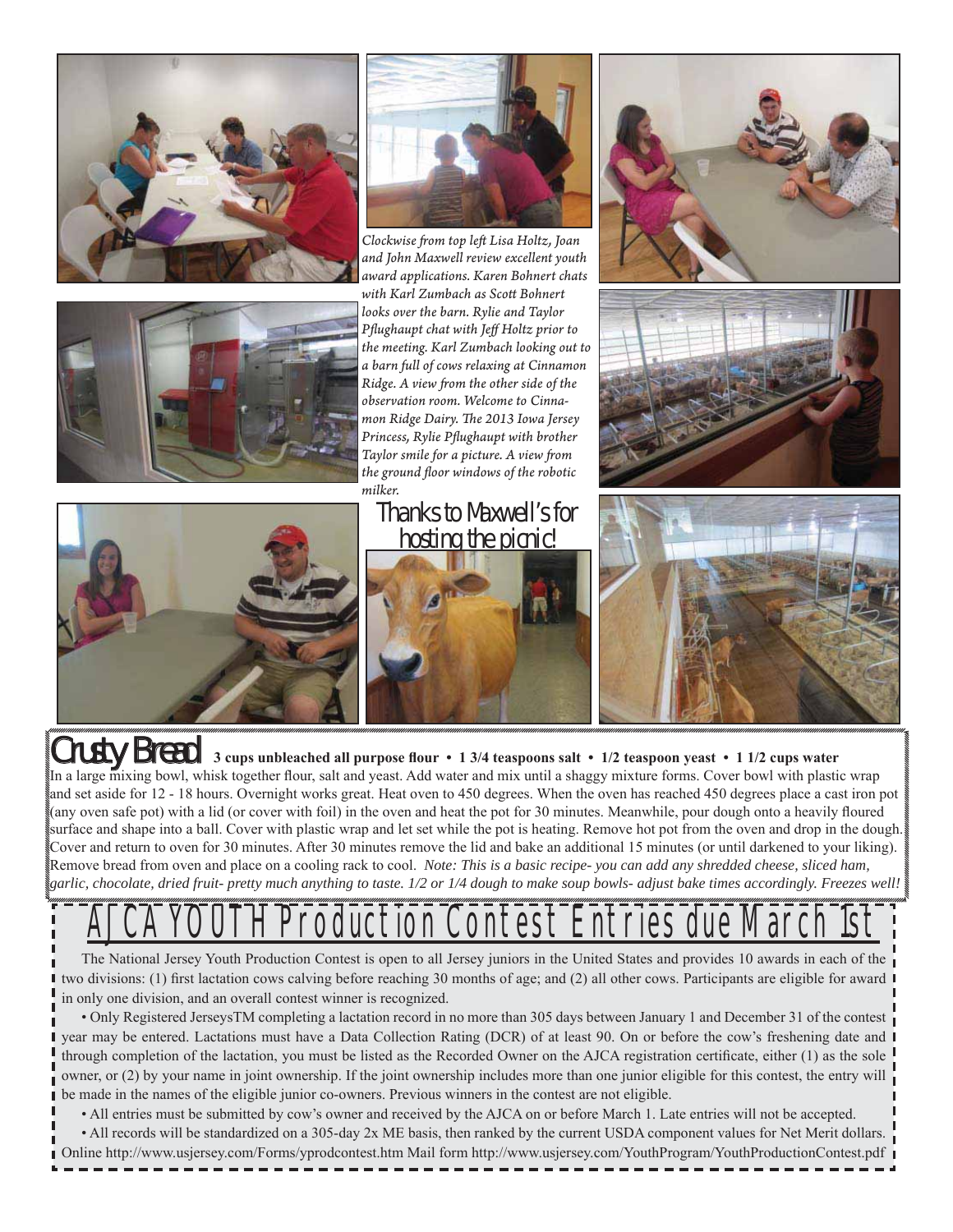# *DANA METZGER EARNS PROGRESSIVE DAIRY PRODUCER AWARD*

National Dairy Shrine has named Dana Metzger, Rock Rapids, Iowa, as winner of the Progressive Dairy Producer award in the large herd division. He will be honored during the organization's annual banquet on September 11, 2013, at the Pennsylvania All-American Dairy Show in Harrisburg, Pa.



Metzger and his family operate Multi-Rose Jerseys, a Registered Jersey herd of 1,500 cows and 1,100 replacement heifers. The herd is enrolled on REAP and uses JerseyTags for permanent identification. Multi-Rose Jerseys has a rolling herd average of 17,666 lbs. milk, 876 lbs. fat and 668 lbs. protein for August 2013. It ranks among the top 25% in the nation for Jersey Performance Index (JPI) with a herd average JPI of +47 following the August 2013 genetic evaluations. The Metzgers also farm 1,900 acres of cropland, operate a 7,000-hog wean-tofinish enterprise and feed out their Jersey steers.

Metzger grew up on the family farm and officially joined the business in 1999, after he graduated from college and had been working off the farm nearly two years. He and his brother, Reed, were given the chance to buy out an uncle and become owners of Multi-Rose Jerseys with their father, Marvin, and another uncle, Bill. At that point, Dana assumed responsibility for the daily management of the 90-cow herd.

In the years since, Multi-Rose Jerseys has undergone two major herd expansions and added two additional family members to the corporation. Though some of those years were more ideal for expanding the business than others, Multi-Rose Jerseys has had the misfortune of making changes during some of the dairy industry's most challenging times.

The Metzgers took their first leap of faith in 2002 when they expanded the herd to 500 cows. That year, milk prices fell to their second lowest level in two decades. Two other brothers, Brett and Evan, came on board in 2009 and 2010—back-to-back years that were even more financially devastating for the dairy industry. The herd was expanded a second time to its current size of 1,500 cows last year, amidst sky-high feed prices brought on

by drought.

Multi-Rose Jerseys has weathered the storm by running a tight ship and adopting technology that saves time and labor.

"We have been on a fast learning curve the past dozen years," said Dana. "This operation is both a business and a way of life. Every aspect of its operation is important because every little thing that happens is multiplied by 1,500—the number of cows in our milking herd."

Automation, data collection and analysis are key components for improving profits at Multi-Rose Jerseys. Facility improvements have been made with these in mind. The new barn that was constructed in 2002 for the first herd expansion featured the latest technology for moving cattle and monitoring their activity. Cows are milked in a 40-stall, rotary parlor with automatic take-offs and milk meters and pedometers by Afi Milk. Cows with high activity that are at least 45 days fresh and not coded pregnant are automatically sorted to the management rail for breeding each day.

Cows are housed in a freestall barn with six rows of freestalls, a drive-through feed alley and slatted floor. Mattresses are used in the freestalls and bedded every other day with separated manure solids, which are processed on the farm. Cows are fed a single TMR twice a day. The ration is BMR corn silage, haylage, dry hay, straw, cottonseed, ground corn and a protein blend.

Calves are housed in an old hog barn that was renovated for calf rearing from birth through weaning. The barn is power-ventilated and features a raised floor made of wire mesh. Five automatic calf feeders supply milk to 10 pens of calves. At eight weeks-of-age, calves are moved to a shed with a bedded pack. At 12 weeks-of-age, they are moved to a neighboring facility with a shed and bedded pack and introduced to a TMR with fence-line feeding. When they are three months pregnant, they return to the home farm. They are housed in a hoop barn with a bedded pack and fed at the fence-line.

The three biggest labor-savers at Multi-Rose Jerseys are the slatted cow barn floors, which do not require daily scraping, the pedometers, which aid in heat detection, and the automatic calf feeders, which eliminate the need for bottle feeding.

Metzger also uses an extensive number of benchmarks to evaluate and fine-tune business performance. A key strategy is to tap the reproductive advantages of the Jersey cow.

"For us, reproduction drives production, which drives profits," Metzger noted.

Dana is especially mindful of the herd's benchmarks for age at first calving (24 months), days to first breeding (68 days), pregnancy rate  $(26%)$  and calving interval  $(12.7 \text{ months})$ . Multi-Rose Jerseys averages 2.8 services per conception using sexed semen for first services on most cows.

By paying attention to reproduction, production for Multi-Rose Jerseys has not skipped a beatdespite the myriad of challenges that come with expansion. In 2001, the lactation average for the herd stood at 18,280 lbs. milk, 884 lbs. fat and 669 lbs. protein on 104 cows. Two years later, it reached 19,945 lbs. milk, 1,022 lbs. fat and 699 lbs. protein on 350 cows. Six of the past 10 years, Multi-Rose Jerseys has ranked among the top 10 herds in the nation among its peers with similar-sized herds. A goal for Metzger is to increase daily milk production to 60 lbs. milk per cow or more while maintaining components.

Though Metzger got a start in his career on the business end of the cow at age 10 doing evening milkings, he takes a special interest in genetics. He was among the first to heavily use G-code bulls, which now account for about 60% of the herd matings. Sexed semen is used for first services on most cows and first and second services on heifers. Multi-Rose Jerseys extensively uses embryo transfer and in-vitro fertilization to grow the high-end of the herd internally, with eight cows in the donor dam program at any given time. Most of the resulting bulls calves will be genotyped by A.I. organizations for potential contracts. A third of the heifer calves in the calf pens are P-level 7 or higher; 34 of them rank on the current lists of the top heifers for GJPI or PA JPI.

Metzger mates the lower end of the herd to limousine bulls. He plans to increase levels to 20-30% to grow this revenue stream, which is more profitable than feeding out lower-end replacements from the Jersey herd.

Though replacements have been needed in the past because the dairy was in a growing mode, Metzger would now like to merchandise highend genetics more heavily and eventually hold a production sale.

Multi-Rose Jerseys has been a model for other dairy producers as well. The dairy was a tour stop for the annual meetings of the American Jersey Cattle Association (AJCA) and National All-Jersey and host farm for the North American Intercollegiate Dairy Challenge in 2007 and hosted the annual evaluator's conference for Select Sires' Select Mating Service last year.

Metzger is a third-generation Jersey breeder who received the Young Jersey Breeder Award from the AJCA in 2007. He has served on the Northwest Iowa DHIA board and is active in the Lyon County Dairy Association, Iowa Farm Bureau and the Western Dairy Alliance.

He and his wife, Kary, have five children: Jeremy, 7; Daniel, 5; Heidi, 3; Lena, 22 months; and Bethany, born in August. Long term, Metzger plans to financially prepare the business to transition it the next generation, just as his grandparents and parents have done.

Past Jersey recipients include Andrew and Lynette Buttles, Lancaster, Wis. (2010); Brian and Heidi Lantzky, Hawkeye, Iowa (2009); Richard and Jennifer Avila, Dalhart, Texas (2009); Kip Keller and Robin Denniston-Keller, Byron, N.Y. (2008); C. A. and Kristen Russell,

Hilmar, Calif. (2007); Scott Bohnert, East Moline, Ill. (2006); Leroy C. Clark and Michelle Wieghart, Spring Valley, Wis. (2002); and Kelvin<br>Kelly'' Moss, Litchfield, Ariz. (2001). *reprinted with permission Jersey Journal*  $Reprinted with permission Jersey Journal.$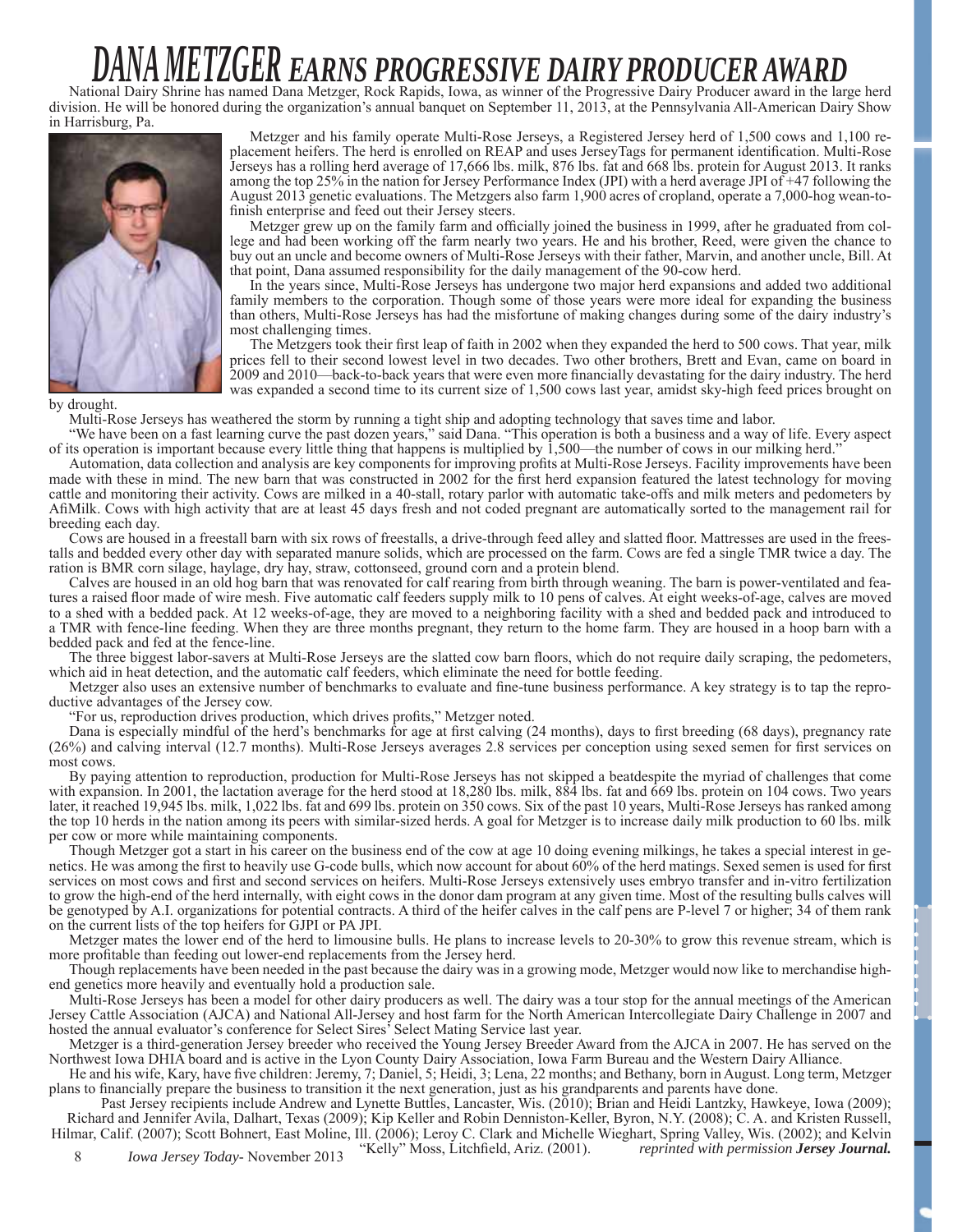# *Iowa State Fair Junior Jersey Show Results*

\* Saturday, August 10, 2013 Sa \* S \*

\* Peter Coyne, judge Pe \* P

\* 54-head shown 54 \* 5

\* *Senior and Grand Champion*-KJF Lacus Centurion Lira-*Se S* ET, Ashley Bushman, South Winnishiek FFA

\* *Reserve Senior Champion and Reserve Grand Champion-Re R* Freeman-Holtz Razzel, Carter Zidlicky, Decorah FFA F

\* *Junior Champion-* Schulte Bros Giller Glory- ET, Cole Kruse, Delaware Co. K

\**Reserve Junior Champion-* Canoe-Ridge Fire Missy, Carter Zidlicky, Decorah FFA Z

\**Grand Champion Intermediate Showman-* Regan Demmer

#### *Junior Heifer Calf (6)*

- 1. Carter Zidlicky, Decorah FFA, Canoe-Ridge Fire Missy
- 2. Nick Bagge, Delaware Co., Northern Lites Governor Van
- 3. Matthew Lansing, Delaware Co., Sammy
- 4. Makenzie Shover, Bremer Co., Rockin-K Headline Jetta
- 5. Rylie Pflughaupt, Vinton-Shellsburg FFA, Lyon Plus Lane
- 6. C.J. Lyon, Black Hawk Co., Kunde Headline Blur

#### *Intermediate Heifer Calf (8)*

- 1. Megan Bushman, So. Winnishiek FFA, Edgebrook Whiskey A-Go-Go
- 2. Mary Holtz, Jackson Co., Freeman-Holtz Saphire
- 3. Kaylee Koss, Dubuque Co., Ski Pal Force Truffles
- 4. Cody Zidlicky, Decorah FFA, Canoe-Ridge Fire Mamba
- 5. Kara Schueler, Johnson Co., Lyon Premier Sister
- 6. Brian Arthur, Oelwein FFA, Arthur Acres Velocity Ginny
- 7. Brendan Lovstuen, Winneshiek Co., Iota Fire Sarina
- 8. Makenzie Shover, Bremer Co. Rockin-K Belvedere Jinger

#### *Senior Heifer Calf (5)*

- 1. Brad Arthur, Oelwein FFA, Edgebrook Tequila Madison-ET
- 2. Brian Arthur, Oelwein FFA, Arthur Acres Grandious Saralee
- 3. Ryne Gruenwald, Jackson Co., Gibbs Counselor Miami
- 4. Nick Bagge, Delaware Co., Gibbs K Governor Tickle
- 5. Gabrielle Klemme, Johnson Co., Lyon Belvedere Edgy

#### *Summer Yearling Heifer (5)*

- 1. Cole Kruse, Delaware Co., Bambi-KCCK Legionaire Electric
- 2. Mary Holtz, Jackson Co., Freeman-Holtz Jazzmyn
- 3. Nick Bagge, Delaware Co., Laurel Brook Tequila Jewel
- 4. Eric Metzger, Lyon Co., VHM Riley Summer
- 5. Billy Mehaffy, Des Moines Co., Blue Knoll Mudpuddle

#### *Junior Yearling Heifer (8)*

- 1. Cole Kruse, Delaware Co., Schulte Bros Giller Glory-ET
- 2. Regan Demmer, Dubuque Co., Nabholz Tequila Sara
- 3. Billy Mehaffy, Des Moines Co., Blue Knoll Prisilla
- 4. Nick Bagge, Delaware Co., UHT Verbatim Kutie
- 5. Ross Wedewer, Dubuque Co., Ski Pal Bel Shania
- 6. Makenzie Shover, Bremer Co., Rockin-K Tequila Jozie
- 7. Natalie Johnson, Interstate 35 FFA, Lyon Carmel Treasure
- 8. Rylie Pflughaupt, Vinton-Shellsburg FFA, Sandridge Vin Tootsie

#### *Winter Yearling Heifer (3)*

- 1. Megan Bushman So. Winn. FFA, Edgebrook Getaway Midnight
- 2. Gabrielle Klemme, Johnson Co., Lyon Kyros Nexa
- 3. Kara Schueler, Johnson Co., Lyon Louie Sunrise

#### *Senior Yearling Heifer (not in milk) (2)*

- 1. Natalie Johnson, Interstate 35 FFA, Lyon Action Leslie
- 2. Zach Eberling, Allamakee Co., Edgebrook Reward Martina

#### *Junior Two Year Old (5)*

- 1. Brian Arthur, Oelwein FFA, Miss Nevada Lexus
- 2. Nick Bagge, Delaware Co., FV Jewel Tea
- 3. Lakaya Lyon, Cedar Co., Lyon J Benny
- 4. Rylie Pflughaupt, Vinton-Shellsburg FFA, Lyon Nevada Cindy
- 5. Rylie Pflughaupt, Vinton-Shellsburg FFA, Lyon J Janey

#### *Senior Two Year Old (3)*

- 1. Neil Metzger, Lyon Co., Summetz Celebrity Dori
- 2. Cole Kruse, Delaware Co., Bambis Gibbs Excitation Suzie
- 3. Rylie Pflughaupt, Vinton-Shellsburg FFA, Lyon Ira

#### *Junior Three Year Old (2)*

- 1. Ashley Bushman, South Winnishiek FFA, GCJ Barbaro Vail
- 2. Nick Bagge, Delaware Co., Schulte Bros Giller Galaxy

#### *Four Year Old (5)*

- 1. Carter Zidlicky, Decorah FFA, Freeman-Holtz Razzel
- 2. Eric Metzger, Lyon Co., Enniskillen Senior Mamie
- 3. Brad Arthur, Oelwein FFA, Edgebrook Jackknife Nora
- 4. Eric Metzger, Lyon Co., Summetz Applejack Sema Selam
- 5. Mary Holtz, Jackson Co., Freeman-Holtz Nadia

#### *Aged Cow(2)*

- 1. Ashley Bushman, South Winneshiek FFA, KJF Lacus Centurion Lira-ET
- 2. Mary Holtz, Jackson Co., Maple Lawn Furor Farra



**Senior and Reserve Senior & Grand Champions of**  L to R: Carter Zidlicky (Reserve), Peter Coyne- judge and *Ashley Bushman (Champion). Ashley received a show halter sponsored by the IJCC.*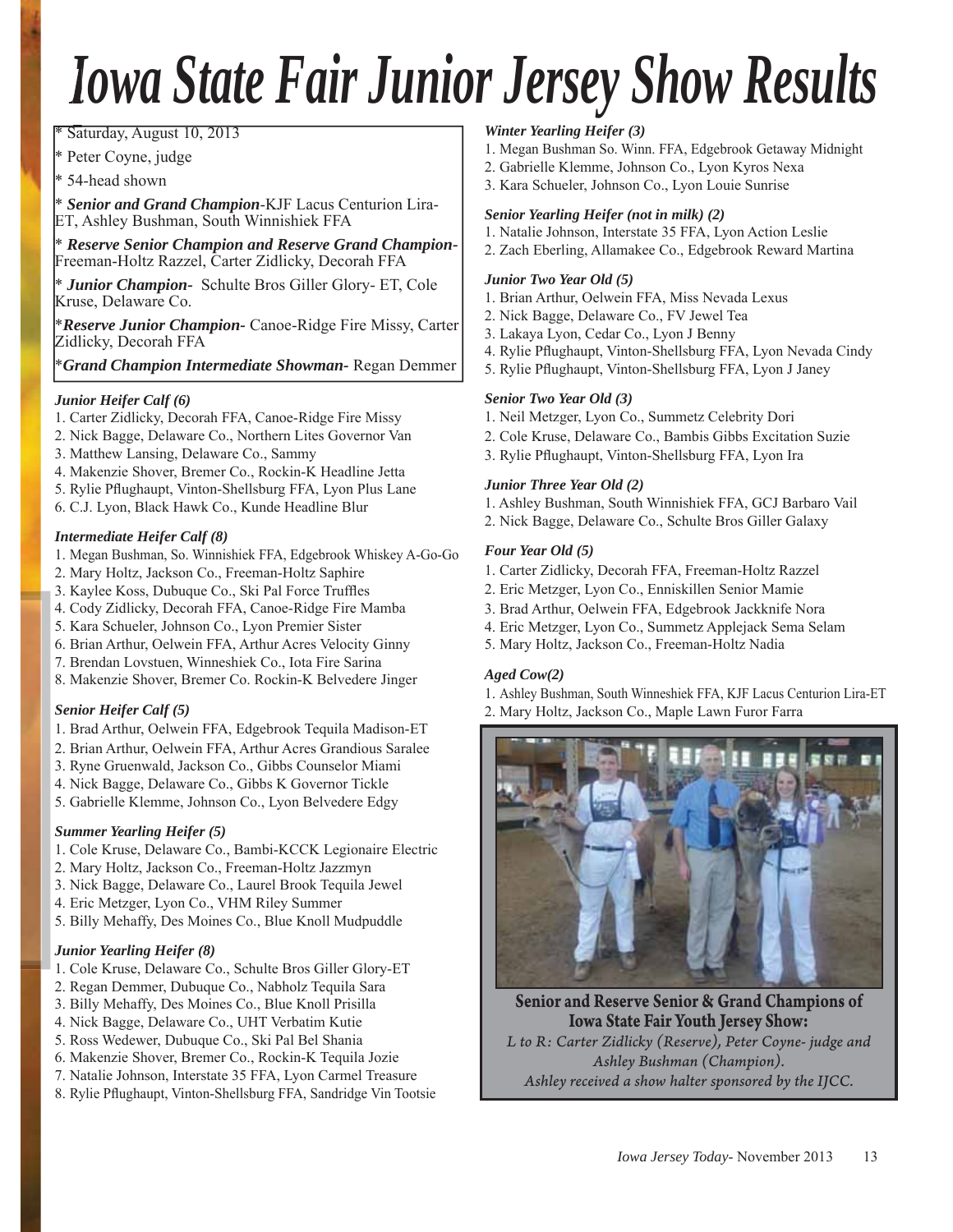# *Iowa State Fair Open Jersey Show Results*

Thursday, August 8, 2013

\* Mark Rueth, Deerfield, WI., judge

\* 137-head shown

\* *Grand and Senior Champion*- Stephen Comerica Viola, Steinridge Jerseys, Lawler

\* *Reserve Grand and Senior Champion-* Edgebrook Nevada Nibbles, Steinridge Jerseys, Lawler

\* *Intermediate Champion-* Avonlea Int'l Dare To Dream, Schulte Bros, Watkins

*\* Reserve Intermediate Champion-* Bambis Gibbs Excitation Suzie, KCCK Holsteins/P&A Ayrshires

\* *Junior Champion-* Meadowridge King Hotshot, Gene Henderson, Manchester

\**Reserve Junior Champion-* Meadowridge Mac Kaitlynn, Gene Henderson, Manchester

\* *Premier Breeder*- Covington Jerseys, Leon

\* *Reserve Premier Breeder*- Schulte Bros., Watkins

*\* Premier Exhibitor*- Lavon Farms, Plano, TX

\* *Reserve Premier Exhibitor*- Covington Jerseys, Leon

#### *Junior Heifer Calf (11)*

- 1. Bushman Dairy, Calmar, Edgebrook Verb Lashea
- 2. Luke Koepke, Denver, GCJ Legal Justice
- 3. Canoe Ridge Dairy, Decorah, Canoe-Ridge Fire Missy
- 4. KCCK Holsteins/P&A Ayrshires, Dyersville, Bambis-KCCK Tequila Elsie
- 5. Schulte Bros., Watkins, Schulte Bros Tequila Dream
- 6. Sandy Knoll Dairy, Worthington, Northern Lites Governor Van
- 7. Sandridge Farm, Vinton, Lyon Plus Lonita
- 8. Sandridge Farm, Vinton, Lyon Plus Lane
- 9. Barglof Farms, Waterloo, Kunde Headline Blur
- 10. Lango Dairy, Hopkinton, Samantha
- 11. Rockin-K Holsteins, Cedar Falls, Rockin-K Headline Jetta

#### *Intermediate Heifer Calf (15)*

- 1. Gene Henderson, Manchester, Meadowridge King Hotshot
- 2. Schulte Bros., Watkins, Schulte Bros Love Tequila- ET
- 3. Holtz View Farms, Maquoketa, Freeman-Holtz Saphire
- 4. Bushman Dairy, Calmar, Edgebrook Whiskey A-Go-Go
- 5. Schulte Bros., Watkins, Partee HPDH Verbatim London-ET
- 6. Canoe Ridge Dairy, Decorah, Canoe-Ridge Fire Mamba
- 7. David Koss, Epworth, Ski Pal Force Truffles
- 8. Groves Jerseys, Skidmore, Mo., Sunny Grove King Peanut
- 9. Kara Schueler, Coralville, Lyon Premier Sister
- 10. Schulte Bros., Watkins, Schulte Bros Tequila Liz ET
- 11. Arthur Acres , Maynard, Arthur Acres Velocity Ginny
- 12. Kruses LJ Swiss, Holy Cross, CCJ Vanessa Governor Vanna
- 13. Rockin-K Holsteins, Cedar Falls, Rockin-K Belvedere Jinger
- 14. Roth Dairy, Milford, Neb., Sunny Lea Gov Julie
- 15. Nors Holsteins, Decorah, Iota Fire Sarina

#### *Senior Heifer Calf (14)*

- 1. Arthur Acres, Maynard, Edgebrook Tequila Madison-ET
- 2. Nordic-Haven Holsteins, Decorah, Nordic-Haven Gin
	- 14 *Iowa Jersey Today* November 2013
- 3. Groves Jerseys, Skidmore, Mo., Sunny Grove Voyager Lucy
- 4. Elron Farms, Lost Nation, Edgebrook Tequila Margarita
- 5. Schulte Bros., Watkins, Schulte Bros Tequila Grab-ET
- 6. Arthur Acres, Maynard, Arthur Acres Grandious Saralee
- 7. Cinnamon Ridge Dairy, Donahue, Norway Maple Casper Tess
- 8. Steinridge Jerseys, Lawler, Hometown First Impression
- 9. Schulte Bros., Watkins, Budjon-Vail Comerica Maleah-ET
- 10. Sandy Knoll Dairy, Worthington, Gibbs K Governor Tickle
- 11. Ja-Glo Jerseys, Central City, Ja Glo Miles Cammy
- 12. Gabrielle Klemme, Coralville, Lyon Belvedere Edgy
- 13. Elron Farms, Lost Nation, Gibbs Counselor Miami
- 14. Nors Holsteins, Decorah, Beaver Vu Furor Ellie

#### *Summer Yearling Heifer (8)*

- 1. Fedestel Jerseys, Larchwood, Fredestel Action Kayla
- 2. KCCK Holsteins/P&A Ayrshires, Dyersville, Bambi-KCCK Legionaire Electric
- 3. Schulte Bros., Watkins, Schulte Bros Go For It-ET
- 4. Holtz View Farms, Maquoketa, Freeman-Holtz Jazzmyn
- 5. Sandy Knoll Dairy, Worthington, Laurel Brook Tequila Jewel
- 6. Summit Farm, Inc., Lester, Vhm Riley Summer
- 7. Sandridge Farm, Vinton, SSF Grandious Whitney
- 8. Blue Knoll Farm, New London, Blue Knoll Mudpuddle

#### *Junior Yearling Heifer (13)*

- 1. Gene Henderson, Manchester, Meadowridge Mac Kaitynn
- 2. Steinridge Jerseys, Lawler, Schulte Bros Giller Glory-ET
- 3. Le-o-La Holsteins, Peosta, Nabholz Tequila Sara
- 4. Bushman Dairy, Calmar, Edgebrook Jack Lexie
- 5. Schulte Bros., Watkins, Schulte Bros Giller Gold-ET
- 6. Groves Jerseys, Skidmore, Mo., Rock Ella Moneymaker Rimm
- 7. Sandy Knoll Dairy, Worthington, UHT Verbatim Kutie
- 8. Blue Knoll Farm, New London, Blue Knoll Prisilla
- 9. David Koss, Epworth, Ski Pal Bel Shania
- 10. Ja-Glo Jerseys, Central City, Ja Glo Stoney Lilly
- 11. Rockin-K Holsteins, Cedar Falls, Rockin-K Tequila Jozie
- 12. Sandridge Farm, Vinton, Sandridge Vin Tootsie
- 13. Natalie Johnson, Murray, Lyon Carmel Treasure

#### *Winter Yearling Heifer (7)*

- 1. Schulte Bros., Watkins, Schulte Bros Tequila Lizzy ET
- 2. Schulte Bros., Watkins, Schulte Bros Tequila Livvy-ET
- 3. Bushman Dairy, Calmar, Edgebrook Getaway Midnight
- 4. Gabrielle Klemme, Coralville, Lyon Kyros Nexa
- 5. Cinnamon Ridge Dairy, Donahue, Norway Maple Eclipes Trish
- 6. Ja-Glo Jerseys, Central City, Ja Glo Deery
- 7. Kara Schueler, Coralville, Lyon Louie Sunrise

#### *Senior Yearling Heifer (not in milk) (6)*

- 1 . Bushman Dairy, Calmar, Edgebrook Grand Prix Destiny
- 2. Fredestel Jerseys, Larchwood, Fredestel Comerica Bobbi
- 3. Groves Jerseys, Skidmore, Mo., R&S Sunrise Annabelle
- 4. Natalie Johnson, Murray, Lyon Action Leslie
- 5. Z-Way Farms, Postville, Edgebrook Reward Martina
- 6. Holtz View Farms, Maquoketa, Freeman-Holtz Master Larissa

#### *Junior Best Three Females (5)*

4. Groves Jerseys, Skidmore, Mo.

- 1. Schulte Bros, Watkins 5. Ja-Glo Jerseys, Central City
- 2. Schulte Bros, Watkins 6. Holtz View Farms, Maquoketa 3. Bushman Dairy, Calmar 7. Rockin-K Holsteins, Cedar Falls
-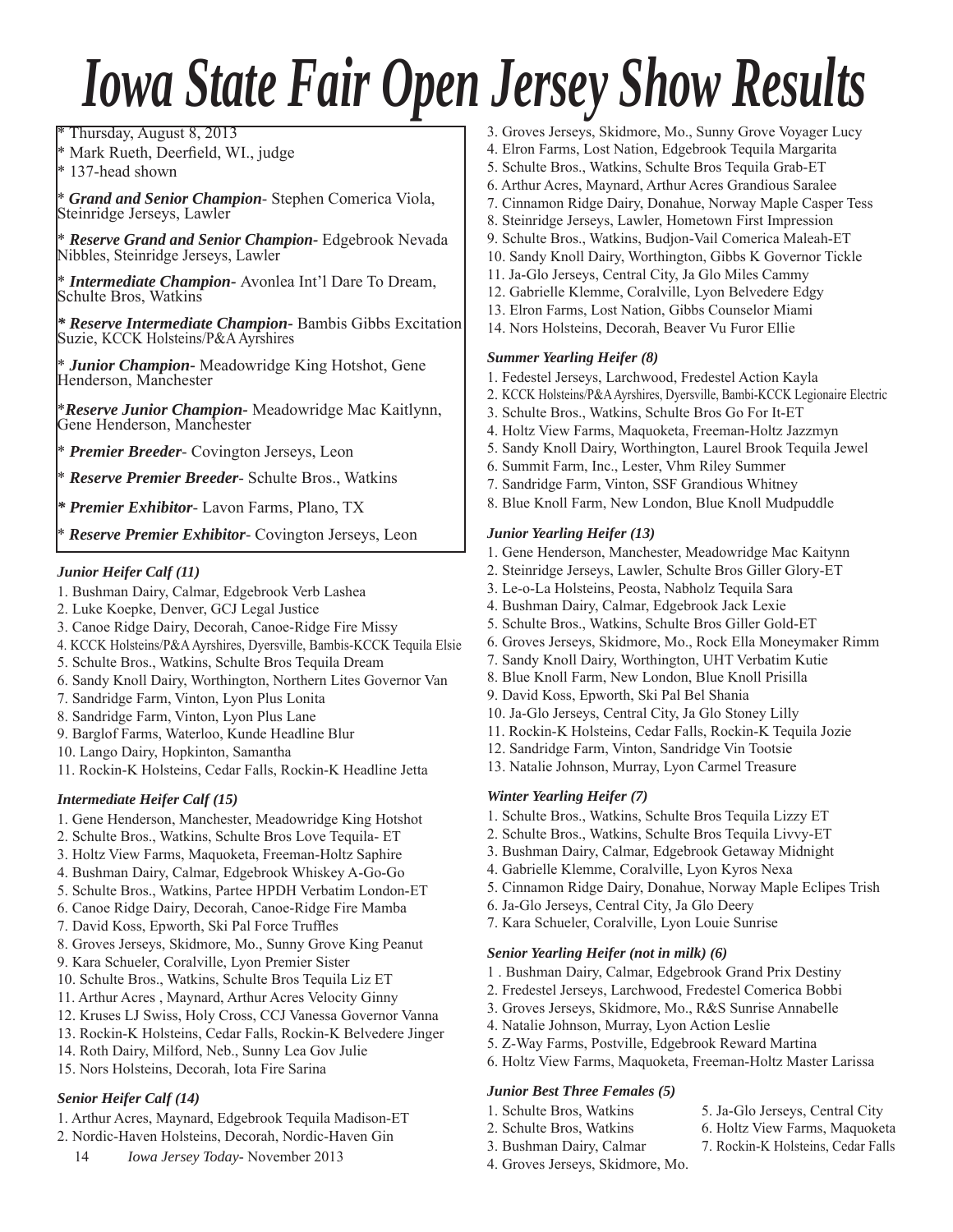#### *Junior Two Year Old (12)*

- 1. 1BU- Lavon Farms, Plano, Texas, Lavon Farms Sequence
- 2. Covington Jerseys, Leon, Covington Renegade Miranda
- 3. 2BU- Arthur Acres, Maynard, Miss Nevada Lexus
- 4. Schulte Bros., Watkins, Schulte Bros TB Gianna-ET
- 5. Lyon Jerseys, LLC., Toledo, Lyon J Benny
- 6. Sandy Knoll Dairy, Worthington, FV Jewel Tea
- 7. Ja-Glo Jerseys, Central City, Ja Glo Shine Sissy
- 8. Sandridge Farm, Vinton, Lyon Nevada Cindy
- 9. Covington Jerseys, Leon, Covington Fernleaf Kuhne Maid
- 10. Holtz View Farms, Maquoketa, Freeman-Holtz Minister Josie
- 11. Sandy Knoll Dairy, Worthington, Arthur Acres Outlaw Saige
- 12. Sandridge Farm, Vinton, Lyon J Jany

#### *Senior Two Year Old (8)*

- 1. 1BU- KCCK Holsteins/P&A Ayrshires, Bambis Gibbs Excitation Suzie
- 2. 2BU- Summit Farm, Inc., Lester, Summetz Celebrity Dori
- 3. David Koss, Epworth, Covington Leader Debra
- 4. Steinridge Jerseys, Lawler, Genesis Justice Fanny
- 5. Lyon Jerseys, LLC., Toledo, Lyon Louie Racey
- 6. Cinnamon Ridge Dairy, Donahue, Jakes Betty
- 7. Cinnamon Ridge Dairy, Donahue, Catos Action Girasol
- 8. Sandridge Farm, Vinton, Lyon Ira

#### *Junior Three Year Old (9)*

- 1. 1BU- Schulte Bros., Watkins, Avonlea Int'l Dare To Dream
- 2. 2BU- Kruses LJ Swiss, Holy Cross, CCJ Natalie Sargent Nadine
- 3. Rockin-K Holsteins, Cedar Falls, Rockin-K Iotola Jerzie
- 4. Covington Jerseys, Leon, Covington Goldstar Madison
- 5. Bushman Dairy, Calmar, GCJ Barbaro Vail
- 6. Holtz View Farms, Maquoketa, Freeman-Holtz Kurt Samantha
- 7. Ja-Glo Jerseys, Central City, Ja Glo Jacinto Fancy
- 8. Sandy Knoll Dairy, Worthington, Schulte Bros Giller Galaxy
- 9. Sandridge Farm, Vinton, Antietam Hill Bun Bun

#### *Senior Three Year Old (3)*

- 1. 1BU- Lavon Farms, Plano, Texas, Lavon Farms Action Peggle
- 2. 2BU- Lyon Jerseys, LLC., Toledo, Lyon Action Chalice
- 3. Ja-Glo Jerseys, Central City, Ja Glo Andrea Sandy

#### *Four Year Old (12)*

- 1. 1BU- Summit Farm, Inc., Lester, Enniskillen Senior Mamie
- 2. Lavon Farms, Plano, Texas, Lavon Farms Syrus Roseanne
- 3. 2BU- Groves Jerseys, Skidmore, Mo., Klus-Grove Vertigo Cammille
- 4. Lyon Jerseys, LLC., Toledo, Lyon Blair Elsie
- 5. Summit Farm, Inc., Lester, Summetz Applejack Sema Selam
- 6. Canoe Ridge Dairy, Decorah, Freeman-Holtz Razzel
- 7. Schulte Bros., Watkins, BBDN Furor Encina-ET
- 8. Fishersons, Edgewood, Nkipps Sparkler Veryfine
- 9. Canoe Ridge Dairy, Decorah, Canoe-Ridge Dale Nike
- 10. Holtz View Farms, Maquoketa, Freeman-Holtz Nadia
- 11. Arthur Acres, Maynard, Edgebrook Jackknife Nora
- 12. Cinnamon Ridge Dairy, Donahue, Multi-Rose Militia Valerie-ET

#### *Five Year Old (7)*

- 1. 1BU- Steinridge Jerseys, Lawler, Stephen Comerica Viola
- 2. 2BU- Lavon Farms, Plano, Texas, Ron-Net Sultan Bailey
- 3. Lavon Farms, Plano, Texas, Hollylane Latola Justine-Et
- 4. Lyon Jerseys, Llc., Toledo, Lyon Iatola Conlee
- 5. Holtz View Farms, Maquoketa, Maple Lawn Furor Farra
- 6. Doug Schoof, Primghar, LDS Hired Gun Nora
- 7. Ja-Glo Jerseys, Central City, Ja Glo Sparkle Rocket

#### *Aged Cow (10)*

- 1. 2BU- Steinridge Jerseys, Lawler, Edgebrook Nevada Nibbles
- 2. 1BU- Covington Jerseys, Leon, Covington Rebel Babybell
- 3. Lavon Farms, Plano, Texas, Lavon Farms Golden Rose
- 4. Bushman Dairy, Calmar, KJF Lacus Centurion Lira-ET
- 5. Doug Schoof, Primghar, Schoofs Comerica Poka
- 6. Fishersons, Edgewood, Elm Knoll Jace Mya
- 7. Holtz View Farms, Maquoketa, Silver Dreams Master Joy
- 8. Cinnamon Ridge Dairy, Donahue, Jace Char Staci-ET
- 9. Nordic-Haven Holsteins, Decorah, Nordic-Haven Furious Trixie
- 10. ABCS Family Farm, Altoona, Rozilynn KC Rose

#### *Lifetime Production (2)*

1. 1BU- Covington Jerseys, Vipor DC Marlys 5-02 19335 975F 688P

2. 2BU- Lyon Jerseys, Lyon Centurion Lavena 5-04 22334 4394 3599

#### *Best Three Females (7)*

- 1. Lavon Farms, Plano, Texas 5. Ja-Glo Jerseys, Central City
- 2. Lyon Jerseys, LLC., Toledo 6. Canoe Ridge Dairy, Decorah
- 3. Covington Jerseys, Leon 7. Rockin-K Holsteins, Cedar Falls
- 4. Holtz View Farms, Maquoketa

#### *Best Four Females (6)*

- 
- 2. Lyon Jerseys, LLC., Toledo 5. Ja-Glo Jerseys, Central City
- -
- 3. Covington Jerseys, Leon 6. Rockin-K Holsteins, Cedar Falls

#### **Congratulations Herdsman Award Winners:**

- **1. Schulte Bros**
- **2. Ja Glo Jerseys**

| <b>Class</b>         | 1st Milk                                             | 2nd Milk                                                                          | 1st CFP                                            | 2nd CFP                                              |  |  |  |
|----------------------|------------------------------------------------------|-----------------------------------------------------------------------------------|----------------------------------------------------|------------------------------------------------------|--|--|--|
| Junior Three         | Schulte Bros (14895)                                 | Kruses LJ Swiss (13840)<br>Avonlea Int'l Dare to Dream CCJ Natalie Sargent Nadine | Schulte Bros (1263)<br>Avonlea Int'l Dare to Dream | Kruses LJ Swiss (1165)<br>CCJ Natalie Sargent Nadine |  |  |  |
| <b>Senior Three</b>  | Lyon Jerseys $(16430)$<br><b>Lyon Action Chalice</b> | Ja-Glo Jerseys (14082)<br>Ja Glo Andrea Sandy                                     | Lyon Jerseys (1544)<br><b>Lyon Action Chalice</b>  | Ja-Glo Jerseys (1215)<br>Ja Glo Andrea Sandy         |  |  |  |
| <b>Four Year Old</b> | Lyon Jerseys (20488)                                 | Cinnamon Ridge Dairy (20194) Lyon Jerseys (1843)                                  |                                                    | Cinnamon Ridge Dairy (1797)                          |  |  |  |
|                      | Lyon Blair Elsie                                     | Multi-Rose Militia Valerie-ET Lyon Blair Elsie                                    |                                                    | Multi-Rose Militia Valerie-ET                        |  |  |  |
| <b>Five Year Old</b> | Lyon Jerseys $(24672)$                               | Ja Glo Jerseys (15363)                                                            | Lyon Jerseys $(2151)$                              | Lavon Farms (1391)                                   |  |  |  |
|                      | Lyon Iatola Conlee                                   | Ja Glo Sparkle Rocket                                                             | Lyon Iatola Conlee                                 | Hollylane Iatola Justine-ET                          |  |  |  |
| <b>Aged Cow</b>      | Fishersons (20499)                                   | Cinnamon Ridge Dairy (20350) Cinnamon Ridge Dairy (2026)                          |                                                    | Fishersons (1942)                                    |  |  |  |
|                      | Elm Knoll Jace Mya                                   | Jace Char Staci-ET                                                                | Jace Char Staci-ET                                 | Elm Knoll Jace Mya                                   |  |  |  |

- *Iowa State Fair Production Awards* (pounds)
- 
- 1. Lavon Farms, Plano, Texas 4. Holtz View Farms, Maquoketa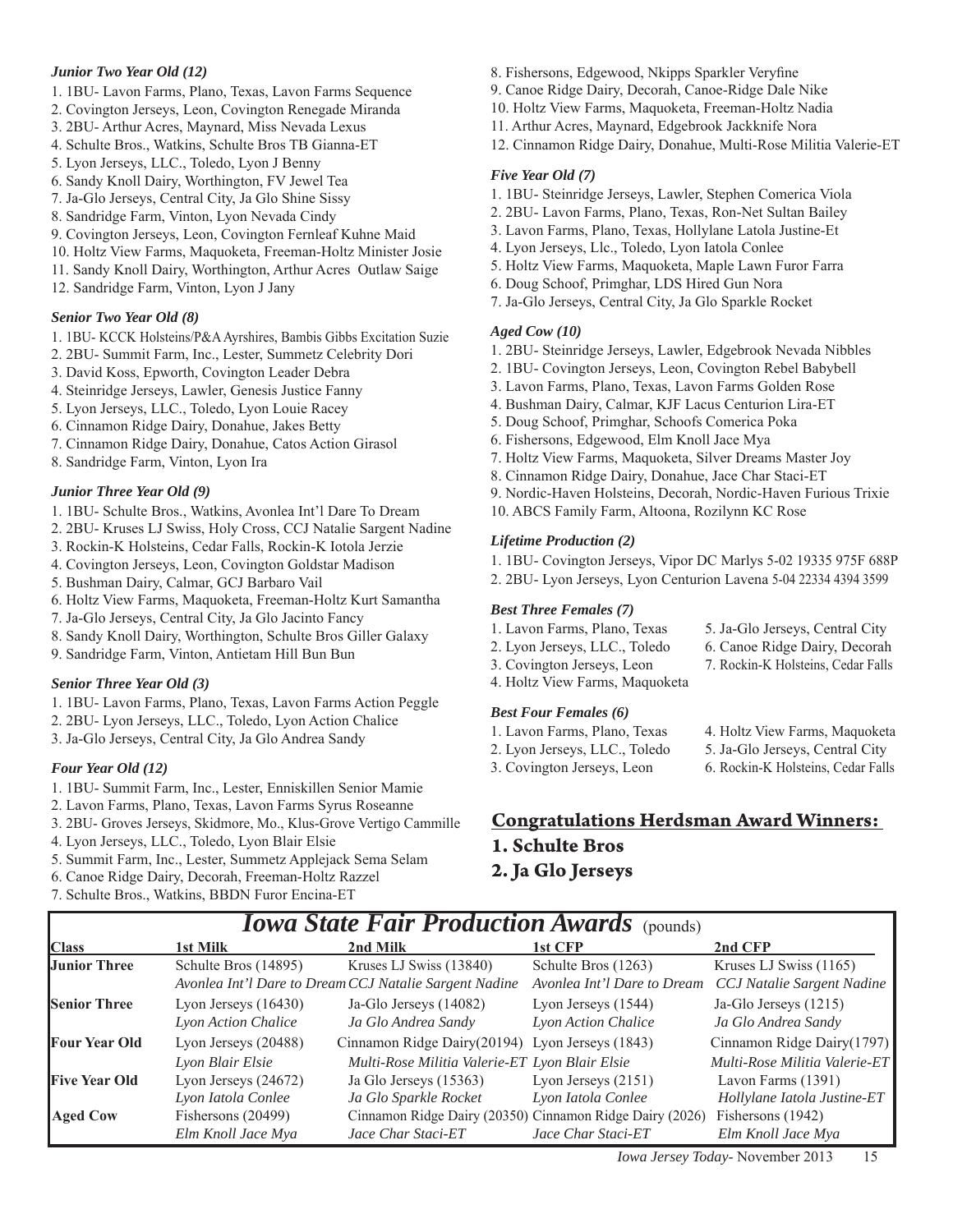



*To left :* **Grand and Reserve Champion**



*Th ank you* Lisa Holtz *and* Stephanie Covington *for taking pictures at the Iowa State Fair this year!*













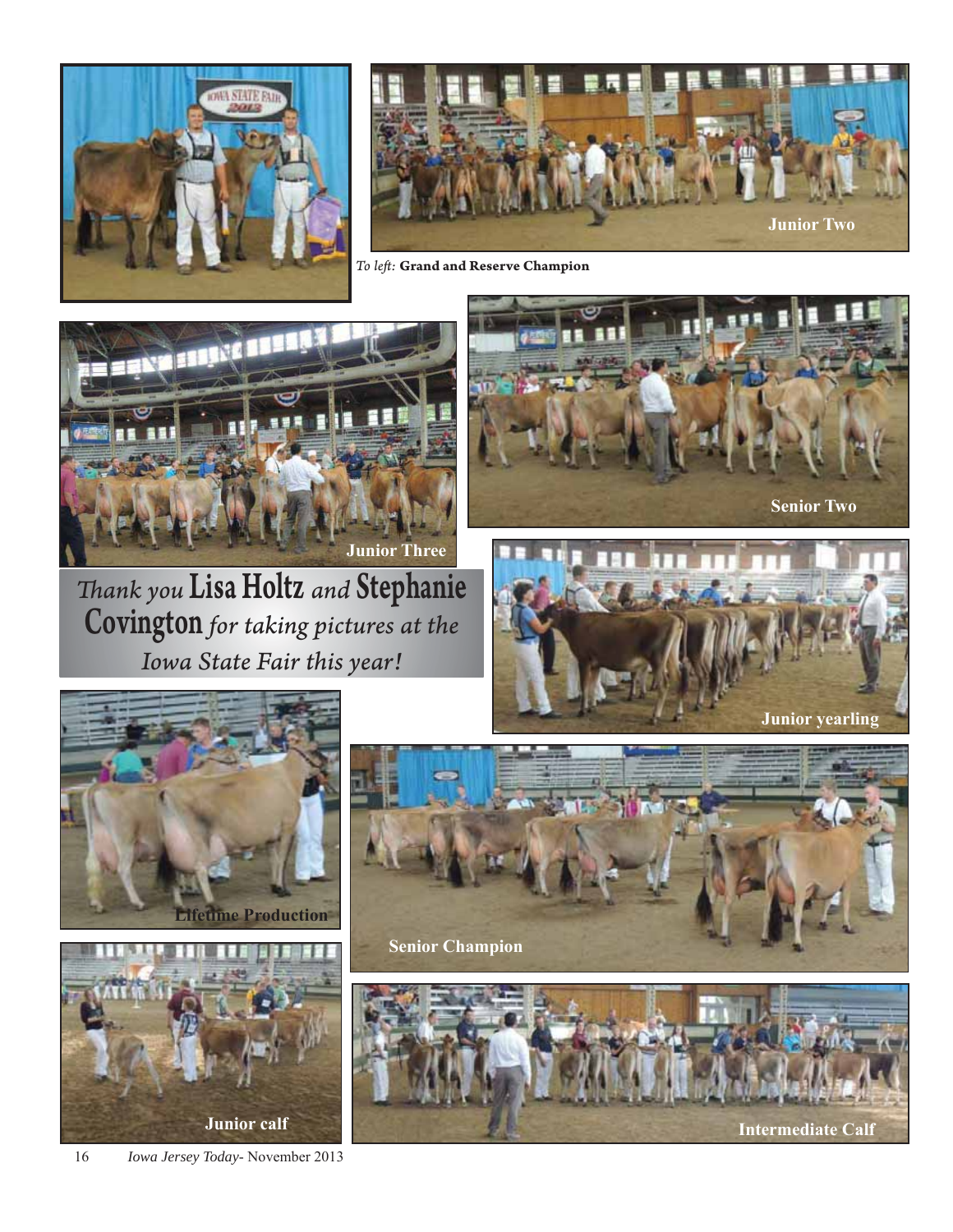



*A taste of what the Iowa State Fair is all about... above- Ja Glo Jerseys' display. Top to bot*tom left: kids farming in the extra shavings near Covington Jerseys, An intense card game *with the Maxwell family of Cinnamon Ridge Dairy, Part of the incredible crew that runs all the dairy shows during the fair, and Luke Koepke relaxing with a fr iend and his heifer.*

## Prices Reduced on Remaining Convention Items!



**IJCC** Cookbooks Over 200 pages of recipes from lowa Jersey Breeders, including stories about many lowa Jersey families, special kids craft and 3-Dairy-A-Day sections, where all recipes include dairy products!



Jersey Notecards This unique and beautiful bronze sculpture is designed by Iowa's own "Butter Cow Lady," Norma 'Duffy' Lyon. You can see the Jersey Cow and Calf right in her hometown of Toledo, IA. Summer scene at left, winter scene at right.



**Heifer Statues** In honor of the 50th National Heifer Sale, the lowa Jersey Cattle Club is selling a limited-edition, numbered Jersey heifer statue made especially for the 2007 National Convention by Carol Herden. We have a few of them left after the convention. All proceeds will go to the 2007 convention fund.

We have a limited amount of these items available yet! All orders and payments can be sent to Jennifer Zumbach at 3371 227th Ave. Hopkinton, IA 52237, 563/580-8852 or iowajerseycattleclub@yahoo.com. Please make checks out to lowa Jersey Convention Fund. We can work out better postage rates on larger orders. Feel free to ask ahead of time. Item Price Size Postage each Total Jersey Cookbook  $\overline{$10}$  $$3.00$ Summer Notecards \$5 per 10 pack \$2.00 **Winter Notecards** \$5 per 10 pack \$2.00

| Jersey Cookbook<br><b>Summer Notecards</b><br><b>Winter Notecards</b> | \$10<br>\$5 per 10 pack<br>\$5 per 10 pack | \$3.00<br>\$2.00<br>\$2.00                                                                       | Journal               |
|-----------------------------------------------------------------------|--------------------------------------------|--------------------------------------------------------------------------------------------------|-----------------------|
|                                                                       |                                            |                                                                                                  | Jersey<br>designed by |
| <b>Heifer Statues</b>                                                 | \$100 each                                 | \$20.00 (US, \$35 CA)                                                                            | $_{\rm ad}$           |
|                                                                       |                                            | All proceeds raised from these items will fund future state and national Jersey sponsor requests |                       |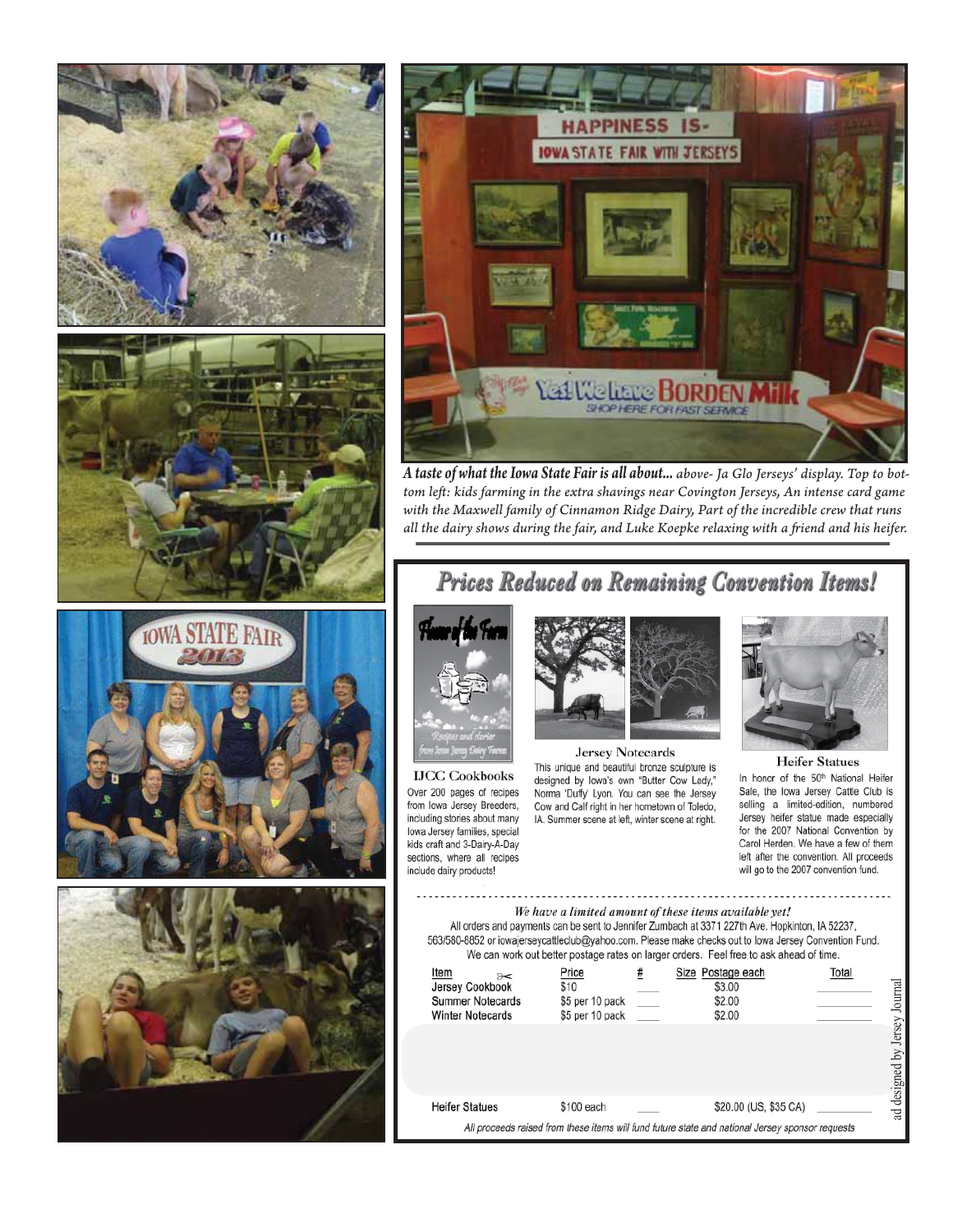# **National Cattle Congress Jersey Show Results**

#### *Open Show Winners*

- September 13, 2013
- Mike Duckett, judge
- \* *Grand & Senior Champion (Supreme)-* Edgebrook Navada Nibbles
- \* *Reserve Grand & Intermediate Champion-* Bambi Gibbs Excitation Susie
- \* *Reserve Senior Champion-* KJF Lacys Centurion Lira-ET
- \* *Reserve Intermediate Champion-* GCJ Barbaro Vail
- Junior & Supreme Junior Champion- Edgebrook Tequila Madison

\* *Reserve Junior Champion-* Schulte Bros Love Tequila-ET

#### *Junior Heifer Calf (7)*

- 1. Canoe Ridge Fire Missy, Canoe Ridge
- 2. Edgebrook Verb La Shea, Bushman Dairy
- 3. SKI-Pal Tequila Topenga-ET, SKI-Pal Farm

#### *Intermediate Heifer Calf (5)*

- 1. Schulte Bros Love Tequila-ET, Schulte Bros
- 2. Freeman Holtz Saphire, Holtz View Farms
- 3. SKI Pal Force Truffles, SKI Pal Farm

#### *Senior Heifer Calf (3)*

- 1. Edgebrook Tequila Madison, Arthuracres
- 2. Schulte Bros Tequila Grab-ET, Schulte Bros
- 3. Edgebrook Tequila Margarita, Elron Farm

#### *Summer Yearling Heifer (4)*

- 1. Schulte Bros Go For It-ET, Schulte Bros
- 2. Ambrosia Grand of Edgebrook, Bushman Dairy
- 3. Freeman Holtz Jassmyn, Holtz View Farms

#### *Junior Yearling Heifer (6)*

- 1. Schulte Bros Giller Lori-ET, P&A Ayrshires
- 2. Schulte Bros Giller-Gold-ET, Schulte Bros
- 3. Northern Lights Tequila Victoria, Gibbs Holsteins

#### *Winter Yearling Heifer (2)*

- 1. Edgebrook Getaway Midnight, Bushman Dairy
- 2. Schulte Bros Tequila Lizzy-ET, Schulte Bros

#### *Senior Yearling Heifer (1)*

1. Edgebrook Grand Prix Destiny-ET, Bushman Dairy

#### *Junior Best Three (4)*

- 1. Schulte Bros
- 2. Holtz View Farm

#### *Junior Two Year Old (2)*

- 1. Miss Nevada Lexus, Arthuracres
- 2. Edgebrook Tequila Nirvanna, Arthuracres

#### *Senior Two Year Old (2)*

- 1. Bambi Gibbs Excitation Susie, P&A Ayrshires
- 2. Freeman Holtz Nibbles, Holtz View Farms

#### *Junior Three Year Old (4)*

- 1. GCJ Barbaro Vail, Bushman Dairy
- 2. Avonlea INT'l DareTo Dream, Schulte Bros

#### *Four Year Old (2)*

- 1. BBDN Furor Encina-ET, Schulte Bros
- 2. Freeman Holtz Nadia, Holtz View Farms

#### *Five Year Old (1)*

1. Maple Lawn Furor Farra, Holtz View Farms

#### *Aged Cow (3)*

- 1. Edgebrook Nevada Nibbles, Arthuracres
- 2. KJF Lacys Centurion Lira-ET, Bushman Dairy
- 3. Silver Dreams Master Joy, Holtz View Farms

#### *Best Three Head (1)*

1. Holtz-View Farm

#### *Pioneer Youth Show Winners*

- \* September 14, 2013
- \* Reid Stransky, judge
- \* *Grand and Senior Champion (Res. Supreme)-* KJF Lacys Centurion Lira-ET
- \* *Reserve Grand and Senior Champion-* Bambi Gibbs Excitation Susie
- \* *Junior Champion-* Edgebrook Tequila Madison
- \* *Reserve Junior Champion-*Edgebrook Getaway Midnight
- \* *Reserve Supreme Champion Scholarship Show-* Edgebrook

Tequila Madison, Brad Arthur (He received a \$1000 tuition Scholarship)

#### *Junior Heifer Calf (7)*

- 1. Edgebrook Verb La Shea, Ashley Bushman
- 2. Canoe Ridge Fire Missy, Carter Zidlicky
- 3. GCJ Legal Justice, Luke Koepke

#### *Intermediate Heifer Calf (4)*

- 1. Freeman Holtz Saphire, Mary Holtz
- 2. SKI Pal Force Truffles, Kalie Koss
- 3. Edgebrook Karohot Mattie, Megan Bushman

#### *Senior Heifer Calf (2)*

- 1. Edgebrook Tequila Madison, Arthuracres
- 2. Edgebrook Tequila Margarita, Elron Farm

#### *Summer Yearling Heifer (3)*

- 1. Ambrosia Grand of Edgebrook, Megan Bushman
- 2. Bambie-KCCK Legionaire Electric, Cole Kruse
- 3. Freeman-Holtz Jazzmyn, Mary Holtz

#### *Junior Yearling Heifer (4)*

- 1. Schulte Bros Giller Glory-ET, Cole Kruse
- 2. Ski Pal Shania, Ross Wedewer
- 3. Ivy, Eric Richards

#### *Winter Yearling Heifer (1)*

1. Edgebrook Getaway Midnight, Megan Bushman

#### *Senior Yearling Heifer (1)*

1. Edgebrook Grand Prix Destiny-ET, Bushman Dairy

#### *Two Year Old (4)*

- 1. Bambi Gibbs Excitation Susie, Cole Kruse
- 2. Edgebrook Tequila Nirvanna, Brad Arthur

#### *Three Year Old (4)*

- 1. Jaylo, Megan Bushman
- 2. GCJ Barbaro Vail, Ashley Bushman
- 3. Freeman-Holtz Kurt Samantha, Mary Holtz

1. KJF Lacys Centurion Lira-ET, Ashley Bushman

*Iowa Jersey Today*- November 2013 21

#### *Four Year Old (2)*

*Aged Cow (3)*

1. Freeman Holtz Nadia, Mary Holtz

2. Silver Dreams Master Joy, Mary Holtz 3. Maple Lawn Furor Farra, Mary Holtz

2. Maybel, Deidra Green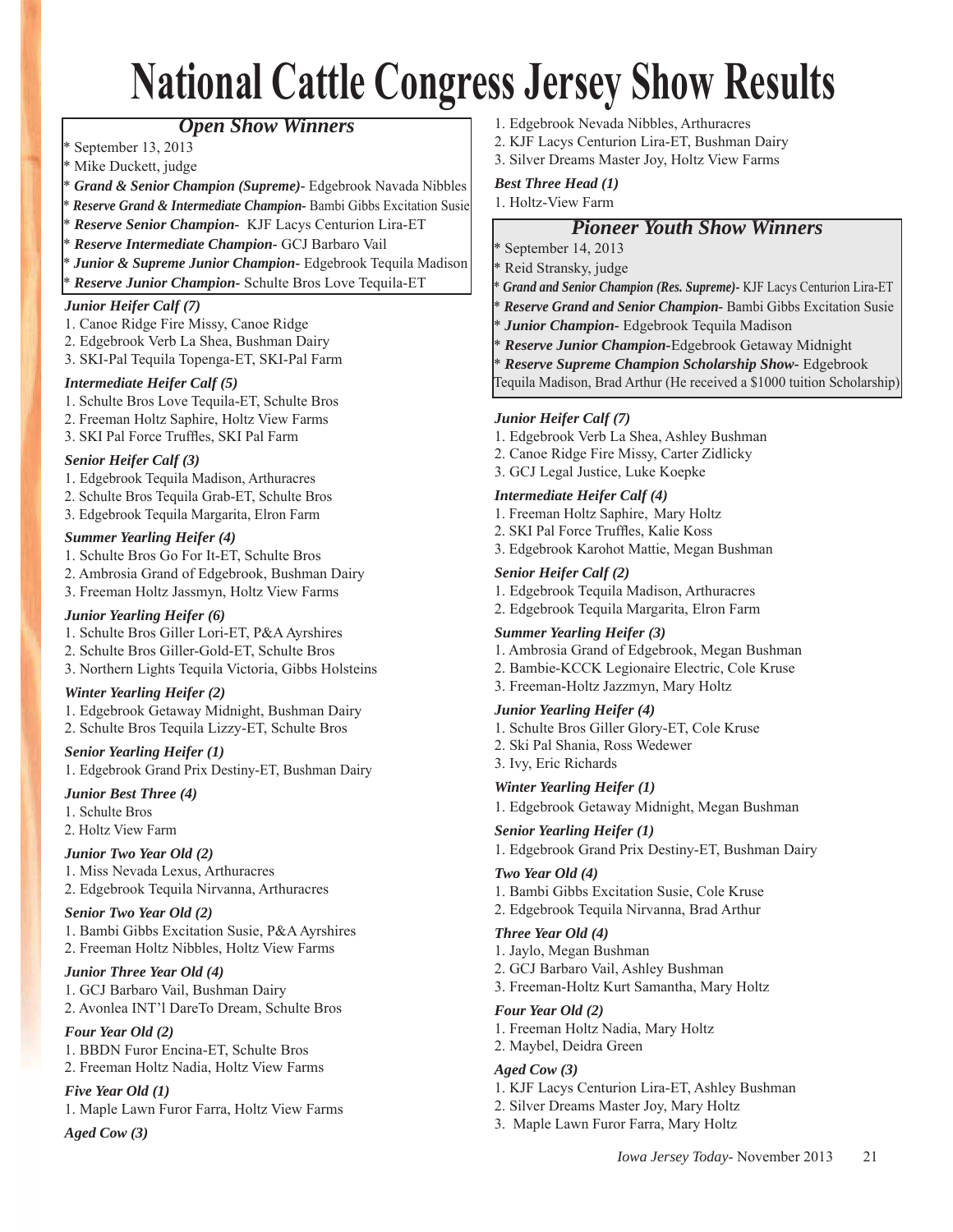

# Kara Maxwell Places 5th in National Achievement Contest

Kara Maxwell, Donahue, Iowa, is the fifth place winner in the National Jersey Youth Acheivement Contest. She is the daughter of John Maxwell, Cinnamon Ridge Jerseys, and just completed her first year of college at Iowa State University where she is majoring in dairy science.

Maxwell's name has been prominent among national Jersey youth activities as she was the winner of the 2012 National Jersey Youth Production Contest, Division II, with Cinnamon Ridge Rasmus Lily. She has been a constant among the Production contest with her cows as well as her purchases in the Pot O'Gold Sale. She has placed four times in the past six years with her purchases. In addition to these awards, Kara has also received several Hall of Fame certificates from the AJCA for her herd of Registered Jerseys. She was a member of the second class of Jersey Youth Academy and received the William A. Russell Memorial Scholarship in 2012.

Helping set the pace for her future when she returns home to her family farm is her herd of 28 Registered Jersey cows and 33 Registered Jersey heifers. The 2012 m.e. average of her herd was 22,300—1,050—802 on 28 records. After the 2012 type appraisal of her herd, she has one Excellent, 18 Very Good and 9 Desirable cows in her herd.

She takes the development of her herd very seriously and has worked tirelessly to develop a plan to achieve her dairy goals. While at home, Kara's goal was to make sure the heifers freshen between 22 and 24 months of age. The Jersey youth also was in charge of ordering semen, making mating decisions as well as responsible for pen arrangements in their herd. She is also a proponent of incorporating new technology into their farm management program. Now that she is away at college, she and her older sister Amy share the responsibilities. Recently the Maxwell family began making their own cheese on the farm and Kara acknowledges the need for consumer education.

"The most important goal for the Jersey breed is its owners working to bridge the gap between consumer and producer," said Maxwell. "In this day and age the consumer is several generations removed from the farm causing the image of the farm to become clouded over and frequently fraught with ignorance. It is our duty as producers and people who genuinely appreciate the industry we are involved in to continually strive to bridge that gap, to educate the consumer, and to improve the face of the dairy industry. Without the consumer we are lost."

In addition to caring for her Jersey herd, Kara has many extra-curricular activities in her resume. At Iowa State she is in the Honor's program and a member of the Iowa State University concert band and club soccer team. She is a active in the Iowa State Dairy Science Club where she was a co-chair of the "I Milked A Cow" project at the Iowa State Fair. She is a tutor for fourth grade students at Ames Christian Elementary and a recycling co-chair of the Residence Hall Offices.

In 2011, she received the prestigious Governors Award that is awarded to the top two students in each state high school with the highest grade point average. She was active in 4-H, FFA, her local church, her high school band, soccer and basketball teams, and has received numerous academic accolades, including being named President of her school National Honor Society. Kara was also chosen as a delegate to the prestigious Hugh O'Brian Youth Leadership Conference, held at the University of California-Los Angeles campus. Kara credits much of her wide-ranging success to the skills and work-ethic she learned growing up on a Registered Jersey dairy.

"My goal is to have our herd as the highest producing Jersey dairy in the nation someday," she wrote. "This will take a dedication and true love for my career that I know I possess. The Jersey cow is my passion and I cannot wait to spend the rest of my life working with her."

*reprinted with permission Jersey Journal*

# *In Memoriam Memoriam*

*Carole Jean Nelson Core* of Columbus, Ohio passed away after a valiant courageous battle with Cancer, May 25, 2013 at National Church Residences.

She was born January 4th, 1933 in Elgin, Illinois, the daughter of Evelyn and George Nelson. Carole graduated from Elgin High school in 1951 and attended Lawrence College and Chicago University School of Music.

She was a church soloist, choir director, and member of several church choirs and professional musical groups such as Elgin Choral Union and the Columbus Orchestra Chorus.

Carole married Maurice Core in 1955 in Elgin, Illinois and they have 3 children, Cindy, David, and Sharin Adkins "Troy". They have six grandchildren, Shannon, Christian, Sheridan, Sean Rowley, also Elizabeth and Troy Adkins. Two great grandchildren, Tristan and Gabrielle. Carole is also survived by one brother, David Nelson and his wife Dolores who live in Elgin, Illinois.

Carole has been a talented artist for many years. She was a member/president of Heart of Ohio and also owned and ran a craft store with good friend, Ginny Wise. Carole and Maurice were members of the Reynoldsburg United Methodist Church where she was active in Women's Methodist group, funeral meals, Women's choir director and senior choir.

care. If you wish to write Maurice, his address is PO Box 13201 Columbus, OH 43213. *Iowa Jersey Today*-November 2013 25 Per Carole's wishes, she was cremated. A memorial service was on Saturday June 8, at Reynoldsburg United Methodist Church. In lieu of flowers, Carole preferred donations be made to the Reynoldsburg United Methodist Church or to the Maurice E. Core Youth Fund of the American Jersey Cattle Association, Reynoldsburg, Ohio. We express our deep appreciation and thanks to the staff and employees at Mt. Carmel East Hospital, Zangmeister Cancer Center, and National Church Residences for there concerns, love and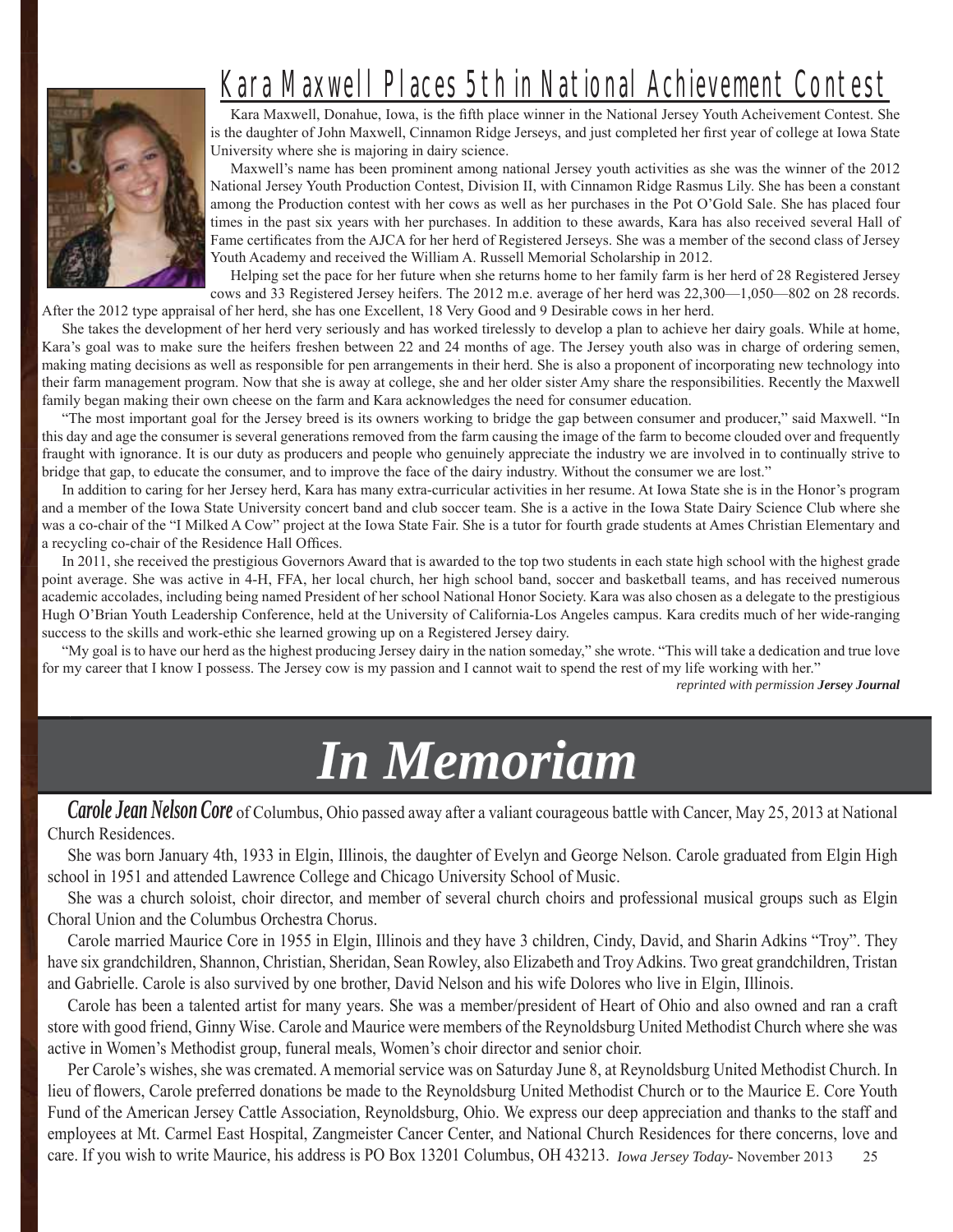# Spring Extravaganza Sale

*~55 Jerseys and 55 Ayrshires*

*to sell March 22, 2014, 11:30* Fayette County Fairgrounds West Union, IA

*Jason & Dave have already begun selecting for the sale!* Looking for elite pedigreed high genomic/ contract heifers, big time show cows & heifers. Also some really high quality springing heifers, and high quality young milk cows! Please contact them as early as you can; they're trying to keep it around 50 head!

*Dave Koss 563/543-0440 skipalayr@aol.com Jason Steinlage 319/596-5663* Hawkeye **Pot O' Gold**

The **Hawkeye Pot 0' Gold Sale** is open to all Juniors between the ages of 7 and 20 (inclusive) on January 1 of the sale year.

 The members of the Iowa Jersey Cattle Club established the Hawkeye Pot O' Gold Sale to provide Juniors the opportunity to purchase outstanding heifers for both type and production for the foundation of their future herds and a chance to win back some of their purchase price by doing a good job of raising and milking their animal.

Twenty-five percent (25%) of the gross of these sales will be set aside as a Pot O' Gold fund. This will be awarded to the Juniors whose calves purchased in this sale have the highest Combined Fat and Protein actual pounds, provided they calve before reaching 30 months of age. Records must be made on DHIA, regularly, organized DHI or any form of test recognized by the IJCC Pot O' Gold Committee.

 All heifers must be tested in the DHI or DHIA herd owned by the purchaser, parent or legal guardian – except in the event this is not possible, a written request may be made to the Committee for permission to test the heifer in another herd in an adjoining county or area. Loss, death or transfer of ownership of any purchase before the record is completed eliminates that heifer and owner from the competition. The 1st Place animal's owner will receive 50% of the Pot O' Gold fund and the remainder of the heifers completing the contest qualifications will receive compensation.

*Contact Brian Lantzky with questions heibri@iowatelecom.net 563-379-1372*



Hawkeye **Pot O' Gold First Checks will be dispersed & another group of heifers will be offered in the Hawkeye Pot O' Gold!**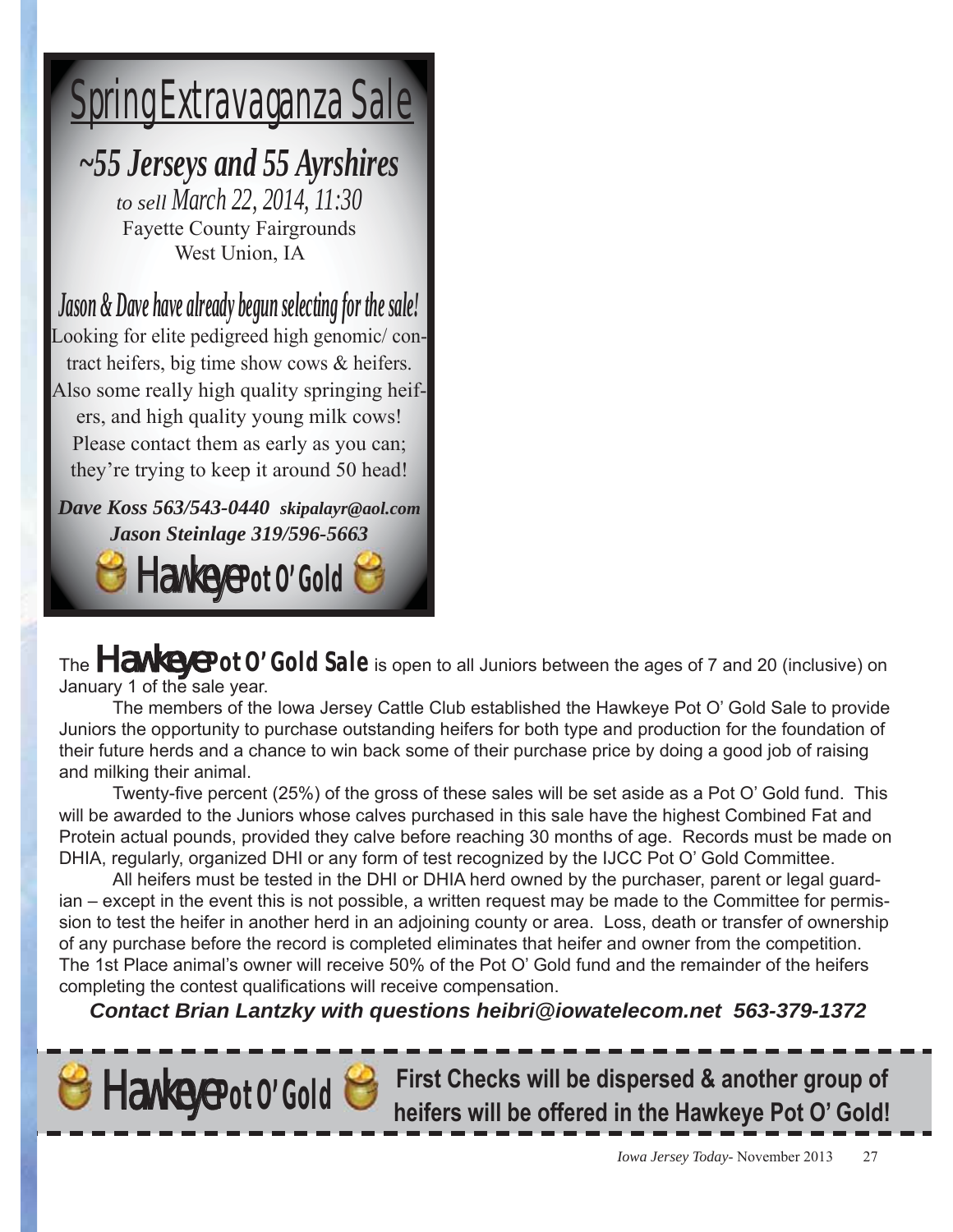# Joneses are keeping up Jones Dairy invites tourists to new petting zoo



Haley Jones feeds fresh grass to the llama that is part of the Jones Dairy petting zoo. The Joneses added a petting zoo this spring in an effort to increase interest in people taking tours of their dairy farm. PHOTO BY JERRY NELSON

future is secure."

In 1997, Jones Dairy constructed a new free stall facility that was capable of housing 350 head. Their barn has slatted floors and features a double-12 parallel milking parlor. In 2006, they doubled their barn's capacity to 700 head. Aaron now works as herd manager at Jones Family Dairy. Her sons, Max, 4, and Lucas, 2 represent the fifth generation of Joneses on their farm. Nathan manages the fieldwork on the 1,000 acres that are farmed by Jones Dairy. He is also in charge of maintenance and new construction. Haley recently graduated from Iowa State University with a degree in dairy science and fills in around the farm wherever she is needed.

The Joneses converted their original 80-cow free stall barn into housing for baby calves. About three years ago, they installed automated calf feeders in the former free stall barn. This freed up a couple of barns that had housed calf hutches for their baby calves. The idle barns gave Nancy an idea. "I was spending a lot of time babysitting Aaron's kids anyway," said Nancy. "And I thought, why not put in a petting zoo so we can have kids and their parents come out and learn all about dairy farming?" This spring, Nathan welded up a set of pens for the former calf barn. A menagerie

of farm animals was acquired including a llama, a miniature horse, sheep, a pregnant potbelly sow, goats, bunnies, kittens and an assortment of ducks, geese, turkeys and chickens. The first pen of the petting zoo is reserved for baby Jersey calves. A sandbox was built beside the barn and equipped with

toy tractors and trucks. A kid-sized maze constructed of small square bales of hay was also added. The Joneses have hosted three open house events since this spring, along with several smaller group tours. More than 300 people have visited Jones Dairy since they added their petting zoo. "It's amazing how disconnected people have become from their food," said Nancy. "A hen laid an egg during one of our tours so I picked it up and a wide-eyed 10-year-old girl asked 'Is that really where eggs come from?' Up until that moment, she'd had no idea." "People really connect with the dairy when they learn that this is where the milk for your cereal or the cheese in your refrigerator comes from," said Aaron. "The tour takes about an hour, but by the time it's over many don't want to leave."

A visit to the petting zoo at Jones Dairy includes an opportunity to milk a cow, a tame old Jersey known simply as 3751 - her ear tag number. "Folks are often surprised when they learn that 3751 is part of an extended cow family," said Aaron.

"During our tours, we get a lot of questions regarding how we care for our animals," said Patrick. "Folks also want to know such things as how long a cow lasts and how many calves they have. People are impressed to learn that we have numerous cow families in our herd, with mothers and daughters and granddaughters living side by side. We explain the yearly cycle of cows' lives and how each cow gets dried off and is given an annual vacation."

Tour goers are loaded on a bus and are given a ride around the farm. This includes a trip down the feed alley of one of Jones Dairy's free stall barns. "It gets dead quiet in the bus when we drive it down the feed alley. I guess it's a lot for people to take in," said Patrick.

Visitors to Jones Dairy are informed about calf raising and how the Joneses use a special needs pen for cows that are fresh or injured. Milk handling and processing is explained, with an emphasis on the safety and wholesomeness of dairy products. The differences between Holstein and Jersey milk are pointed out, including why Jersey milk is more likely to find its way to the supermarket shelves in the form of cheese. This past June, Jones Dairy took their petting zoo on the road. Their zoo animals and their pens were taken to a June Dairy Month Open House that was at Multi-Rose Jerseys, located near Rock Rapids, Iowa. It's estimated that 1,500 people attended the event.

"The petting zoo was very popular," said Haley, who is responsible for the care of their zoo animals. "The kids seemed to especially like the llama and the baby Jersey calves."

Jones Dairy is located about midway between the city of Spencer and the popular recreational area that includes Lake Okoboji and Spirit Lake. The Joneses hope the word will get out to the public regarding their petting zoo and their dairy farm tours. The Joneses would be happy to host tours of any size, from a single family to an entire classroom of schoolchildren. "We are doing this as a way to give back," said Nancy. "Holding tours is a good citizen project and an effort to educate our consumers and the public."

You can learn more about Jones Dairy by visiting their website at: www.jonesfamilydairy.com

28 *Iowa Jersey Today*- November 2013

# *Reprinted from Dairy Star - by Jerry Nelson 8-12-13*

SPENCER, Iowa - When Patrick and Nancy Jones entered into the dairy farming business in the early 1970s, they were continuing a family tradition that stretches back to the dawn of the 20th Century. "My grandfather first rented our home place in 1906 and began purchasing it in 1934," said Patrick.

Jones Dairy started out as a typical farming operation for that era, with a few pigs, some chickens and sheep, and a handful of Jersey cows. "When I joined the operation, Dad was milking about 30 to 40 head of Jerseys," said Patrick. "We needed more cash flow for me to become part of the operation, so we decided to get rid of the hogs and concentrate on dairying."

In 1972, Patrick and his father, Dale, built an 80-cow free stall barn that had a slatted floor and a double-4 milking parlor. This facility would serve as the heart of Jones Dairy for the next 25 years.

Patrick and Nancy have been blessed with eight children: Wesley, Traver, Nathan, Aaron, Shelia, Haley, Quinn and Cindy. As their kids grew up, Patrick and Nancy found themselves grappling with a familiar dilemma when some of their offspring expressed an interest in joining the operation. "In the end, we decided to build a bigger facility so that our kids could have the opportunity to work with us," said Patrick. "It's nice when your kids come home and join the

operation," said Nancy. "You feel that your



Sheila Jones gives a group of schoolchildren a tour at Jones Dairy. The Jones family hopes that this spring's addition of a petting zoo will boost the interest in people taking tours of their dairy operation. PHOTO SUBMITTED